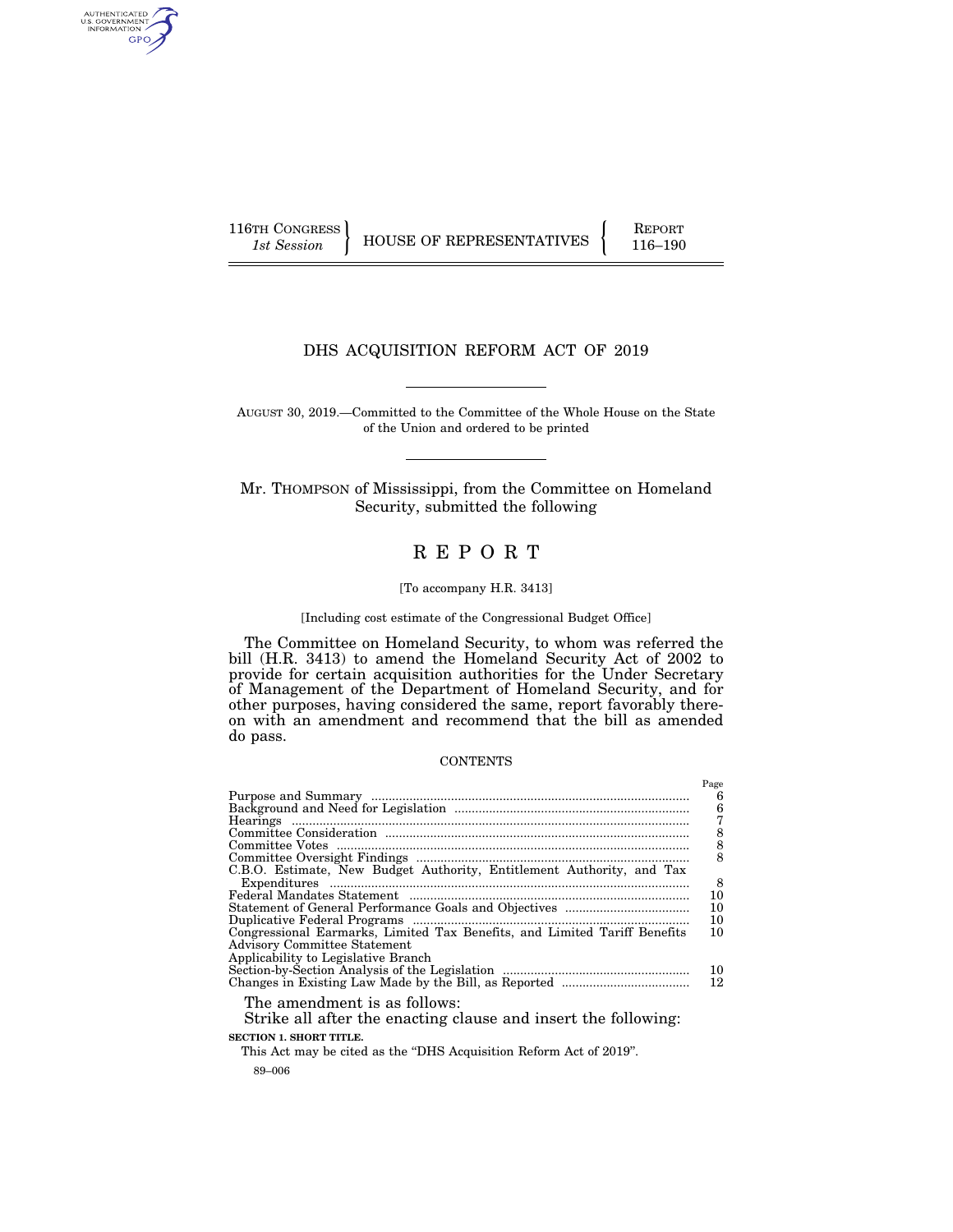#### **SEC. 2. ACQUISITION AUTHORITIES FOR UNDER SECRETARY FOR MANAGEMENT OF THE DE-PARTMENT OF HOMELAND SECURITY.**

Section 701 of the Homeland Security Act of 2002 (6 U.S.C. 341) is amended by— (1) redesignating subsection (d), the first subsection (e) (relating to the system for award management consultation), and the second subsection (e) (relating to

the definition of interoperable communications) as subsections (e), (f), and  $(g)$ , respectively; and

 $(2)$  inserting after subsection (c) the following new subsection: "(d) ACQUISITION AND RELATED RESPONSIBILITIES.—

 $^{\prime}(1)$  In GENERAL.—Notwithstanding section 1702(a) of title 41, United States Code, the Under Secretary for Management is the Chief Acquisition Officer of the Department. As Chief Acquisition Officer, the Under Secretary shall have the authorities and perform the functions specified in such section 1702(b), and perform all other functions and responsibilities delegated by the Secretary or described in this subsection.

''(2) FUNCTIONS AND RESPONSIBILITIES.—In addition to the authorities and functions specified in section 1702(b) of title 41, United States Code, the functions and responsibilities of the Under Secretary for Management related to acquisition (as such term is defined in section 711) include the following:

''(A) Advising the Secretary regarding acquisition management activities, taking into account risks of failure to achieve cost, schedule, or performance parameters, to ensure that the Department achieves its mission through the adoption of widely accepted program management best practices (as such term is defined in section 711) and standards and, where appropriate, acquisition innovation best practices.

(B) Leading the Department's acquisition oversight body, the Acquisition Review Board.

''(C) Exercising the acquisition decision authority (as such term is defined in section 711) to approve, pause, modify (including the rescission of approvals of program milestones), or cancel major acquisition programs (as such term is defined in section 711), unless the Under Secretary delegates such authority to a Component Acquisition Executive (as such term is defined in section 711) pursuant to paragraph (3).

''(D) Establishing policies for acquisition that implement an approach that takes into account risks of failure to achieve cost, schedule, or performance parameters that all components of the Department shall comply with, including outlining relevant authorities for program managers to effectively manage acquisition programs (as such term is defined in section 711).

''(E) Ensuring that each major acquisition program has a Department-approved acquisition program baseline (as such term is defined in section 711), pursuant to the Department's acquisition management policy.

''(F) Assisting the heads of components and Component Acquisition Executives in efforts to comply with Federal law, the Federal Acquisition Regulation, and Department acquisition management directives.

" $(G)$  Ensuring that grants and financial assistance are provided only to individuals and organizations that are not suspended or debarred.

''(H) Distributing guidance throughout the Department to ensure that contractors involved in acquisitions, particularly contractors that access the Department's information systems and technologies, adhere to relevant Department policies related to physical and information security as identified by the Under Secretary for Management.

''(I) Overseeing the Component Acquisition Executive organizational structure to ensure Component Acquisition Executives have sufficient capabilities and comply with Department acquisition policies.

"(3) DELEGATION OF CERTAIN ACQUISITION DECISION AUTHORITY.-

'(A) LEVEL 3 ACQUISITIONS.—The Under Secretary for Management may delegate acquisition decision authority to the relevant Component Acquisition Executive for an acquisition program that has a life cycle cost estimate of less than \$300,000,000.

''(B) LEVEL 2 ACQUISITIONS.—The Under Secretary for Management may delegate acquisition decision authority in writing to the relevant Component Acquisition Executive for a major acquisition program that has a life cycle cost estimate of at least \$300,000 but not more than \$1,000,000,000 if all of the following requirements are met:

"(i) The component concerned possesses working policies, processes, and procedures that are consistent with Department-level acquisition policy.

"(ii) The Component Acquisition Executive concerned has adequate, experienced, and dedicated professional employees with program man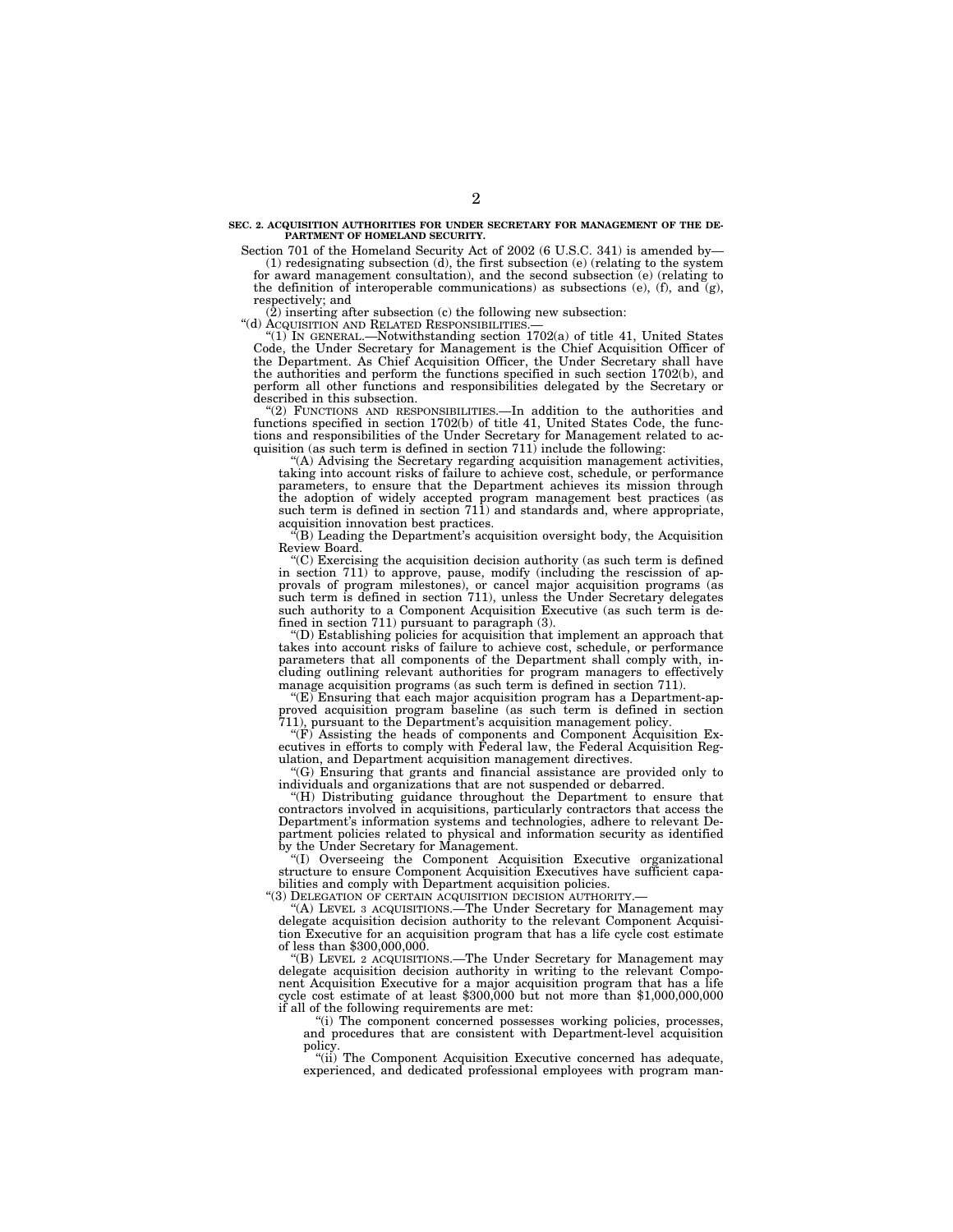agement training, as applicable, commensurate with the size of the acquisition programs and related activities delegated to such Component Acquisition Executive by the Under Secretary for Management.

(iii) Each major acquisition program concerned has written documentation showing that it has a Department-approved acquisition program baseline and it is meeting agreed-upon cost, schedule, and performance thresholds.

''(C) LEVEL 1 ACQUISITIONS.—The Under Secretary for Management may delegate acquisition decision authority in writing to the relevant Component Acquisition Executive for a Level 1 major acquisition program that has a life cycle cost estimate of more than  $$1,000,000,000$  if all of the following requirements are met:

(i) The Undersecretary for Management conducts a risk assessment of the planned acquisition and determines that it is appropriate to delegate authority for such major acquisition program.

''(ii) The component concerned possesses working policies, processes, and procedures that are consistent with Department-level acquisition

policy.<br>"(iii) The Component Acquisition Executive concerned has adequate, experienced, and dedicated professional employees with program man-agement training, as applicable, commensurate with the size of the acquisition programs and related activities delegated to such Component Acquisition Executive by the Under Secretary for Management.

''(iv) Each Level 1 major acquisition program concerned has written documentation showing that it has a Department-approved acquisition program baseline and it is meeting agreed-upon cost, schedule, and performance thresholds.

 $(v)$  The Under Secretary for Management provides written notification to the appropriate congressional committees of the decision to dele-gate the authority to the relevant Component Acquisition Executive.

"(4) RELATIONSHIP TO UNDER SECRETARY FOR SCIENCE AND TECHNOLOGY.—<br>"(A) IN GENERAL.—Nothing in this subsection shall diminish the author-<br>ity granted to the Under Secretary for Science and Technology under this<br>Act. The Und Science and Technology shall cooperate in matters related to the coordination of acquisitions across the Department so that investments of the Directorate of Science and Technology are able to support current and future re-quirements of the components of the Department.

''(B) OPERATIONAL TESTING AND EVALUATION.—The Under Secretary for Science and Technology shall-

''(i) ensure, in coordination with relevant component heads, that major acquisition programs—<br>"(I) complete operational testing and evaluation of technologies

and systems to be acquired or developed by major acquisition pro-grams to assess operational effectiveness, suitability, and cybersecurity;

" $(\tilde{II})$  use independent verification and validation of operational test and evaluation implementation and results, as appropriate; and

''(III) document whether such programs meet all performance requirements included in their acquisition program baselines;

''(ii) ensure that such operational testing and evaluation includes all system components and incorporates operators into the testing to ensure that systems perform as intended in the appropriate operational setting; and

"(iii) determine if testing conducted by other Federal departments and agencies and private entities is relevant and sufficient in determining whether systems perform as intended in the operational setting.''.

#### **SEC. 3. ACQUISITION AUTHORITIES FOR CHIEF FINANCIAL OFFICER OF THE DEPARTMENT OF HOMELAND SECURITY.**

Paragraph (2) of section 702(b) of the Homeland Security Act of 2002 (6 U.S.C.  $342(b)$ ) is amended by-

(1) redesignating subparagraph (I) as subparagraph (J); and

(2) inserting after subparagraph (H) the following new subparagraph:

''(I) Oversee the costs of acquisition programs (as such term is defined in section 711) and related activities to ensure that actual and planned costs are in accordance with budget estimates and are affordable, or can be adequately funded, over the life cycle of such programs and activities.''.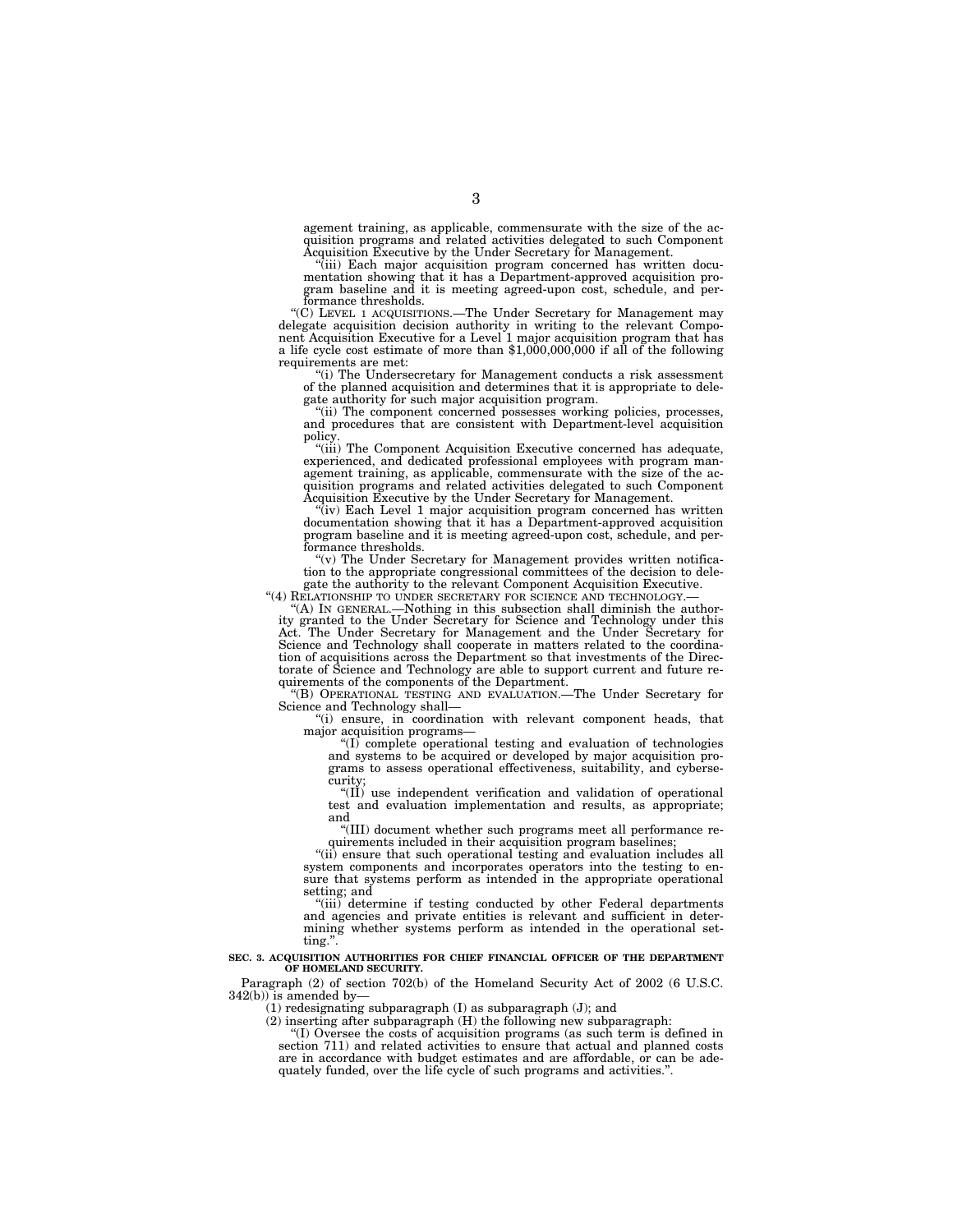#### **SEC. 4. ACQUISITION AUTHORITIES FOR CHIEF INFORMATION OFFICER OF THE DEPART-MENT OF HOMELAND SECURITY.**

Section 703 of the Homeland Security Act of 2002 (6 U.S.C. 343) is amended— (1) by redesignating subsection (b) as subsection (c); and

(2) by inserting after subsection (a) the following new subsection:

''(b) ACQUISITION RESPONSIBILITIES.—In addition to the responsibilities specified in section 11315 of title 40, United States Code, the acquisition responsibilities of the Chief Information Officer, in consultation with the Under Secretary for Management, shall include the following:

''(1) Overseeing the management of the Homeland Security Enterprise Architecture and ensuring that, before each acquisition decision event (as such term is defined in section 711), approved information technology acquisitions comply with any departmental information technology management requirements, security protocols, and the Homeland Security Enterprise Architecture, and in any case in which information technology acquisitions do not comply with the Department's management directives, making recommendations to the Department's Acquisition Review Board regarding such noncompliance.

"(2) Providing recommendations to the Acquisition Review Board regarding information technology programs, and developing information technology acquisition strategic guidance.".

#### **SEC. 5. ACQUISITION AUTHORITIES FOR UNDER SECRETARY OF STRATEGY, POLICY, AND PLANS.**

Subsection (c) of section 709 of the Homeland Security Act of 2002 (6 U.S.C. 349) is amended by—

(1) redesignating paragraphs (4) through (7) as (5) through (8), respectively; and

(2) inserting after paragraph (3) the following new paragraph:

"(4) ensure acquisition programs (as such term is defined in section 711) support the DHS Quadrennial Homeland Security Review Report, the DHS Strategic Plan, the DHS Strategic Priorities, and other appropriate successor documents;''.

#### **SEC. 6. ACQUISITION AUTHORITIES FOR PROGRAM ACCOUNTABILITY AND RISK MANAGE-MENT (PARM).**

(a) IN GENERAL.—Title VII of the Homeland Security Act of 2002 (6 U.S.C. 341 et seq.) is amended by adding at the end the following new section:

#### **''SEC. 711. ACQUISITION AUTHORITIES FOR PROGRAM ACCOUNTABILITY AND RISK MANAGE-MENT.**

"(a) ESTABLISHMENT OF OFFICE.—Within the Management Directorate, there shall be a Program Accountability and Risk Management office to—

 $(1)$  provide consistent accountability, standardization, and transparency of major acquisition programs of the Department;

"(2) serve as the central oversight function for all Department major acquisition programs; and

 $'(3)$  provide review and analysis of Department acquisition programs, as appropriate.

''(b) RESPONSIBILITIES OF EXECUTIVE DIRECTOR.—The Program Accountability and Risk Management office shall be led by an Executive Director to oversee the requirements specified in subsection (a). The Executive Director shall report directly to the Under Secretary for Management, and shall carry out the following responsibilities:

''(1) Monitor regularly the performance of Department major acquisition programs between acquisition decision events to identify problems with cost, performance, or schedule that components may need to address to prevent cost overruns, performance issues, or schedule delays.

''(2) Assist the Under Secretary for Management in managing the Department's acquisition programs and related activities.

''(3) Conduct oversight of individual acquisition programs to implement Department acquisition program policy, procedures, and guidance with a priority on ensuring the data the office collects and maintains from Department components is accurate and reliable.

''(4) Serve as the focal point and coordinator for the acquisition life cycle review process and as the executive secretariat for the Department's Acquisition Review Board.

''(5) Advise the persons having acquisition decision authority in making acquisition decisions consistent with all applicable laws and in establishing clear lines of authority, accountability, and responsibility for acquisition decisionmaking within the Department.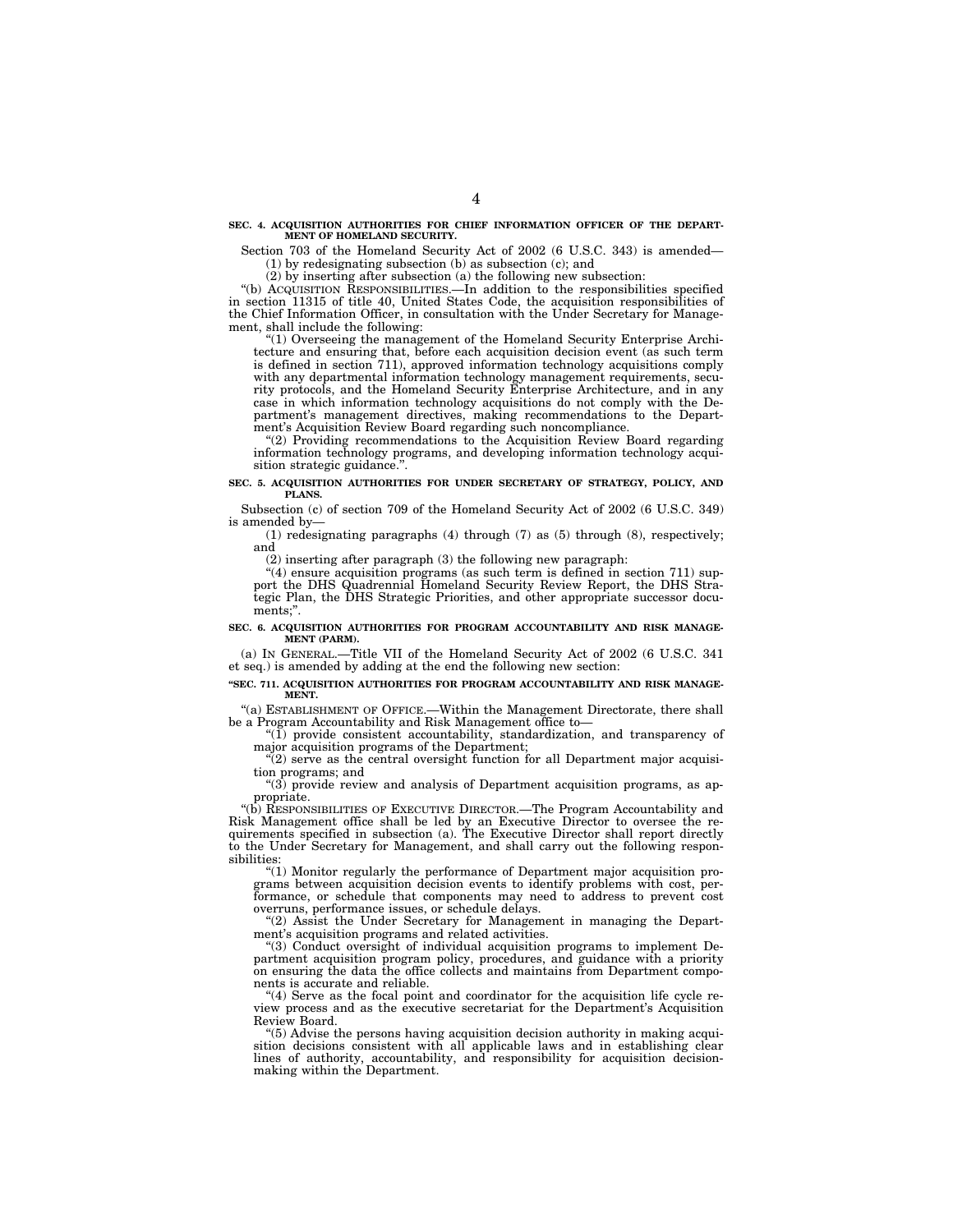''(6) Assist the Chief Procurement Officer of the Department, as appropriate, in developing strategies and specific plans for hiring, training, and professional development to address any deficiency within the Department's acquisition workforce.

''(7) Develop standardized certification standards in consultation with the Component Acquisition Executives for all acquisition program managers.

 $\cdot$ (8) Assess the results of major acquisition programs' post-implementation reviews and identify opportunities to improve performance throughout the acquisition process.

''(9) Provide technical support and assistance to Department acquisition programs and acquisition personnel and coordinate with the Chief Procurement Officer regarding workforce training and development activities.

''(10) Assist, as appropriate, with the preparation of the Future Years Homeland Security Program, and make such information available to the congressional homeland security committees.

''(c) RESPONSIBILITIES OF COMPONENTS.—Each head of a component shall comply with Federal law, the Federal Acquisition Regulation, and Department acquisition management directives established by the Under Secretary for Management. For each major acquisition program, each head of a component shall—

 $*(1)$  define baseline requirements and document changes to such requirements, as appropriate;

" $(2)$  establish a complete life cycle cost estimate with supporting documentation that is consistent with cost estimating best practices as identified by the Comptroller General of the United States;

''(3) verify each life cycle cost estimate against independent cost estimates or assessments, as appropriate, and reconcile any differences;

''(4) complete a cost-benefit analysis with supporting documentation;

''(5) develop and maintain a schedule that is consistent with scheduling best practices as identified by the Comptroller General of the United States, including, in appropriate cases, an integrated master schedule; and

''(6) ensure that all acquisition program information provided by the component is complete, accurate, timely, and valid.

''(d) DEFINITIONS.—In this section:

''(1) ACQUISITION.—The term 'acquisition' has the meaning given such term in section 131 of title 41, United States Code.

''(2) ACQUISITION DECISION AUTHORITY.—The term 'acquisition decision authority' means the authority, held by the Secretary acting through the Deputy Secretary or Under Secretary for Management to—

 $(A)$  ensure compliance with Federal law, the Federal Acquisition Regulation, and Department acquisition management directives;

''(B) review (including approving, pausing, modifying, or canceling) an acquisition program through the life cycle of such program;

''(C) ensure that acquisition program managers have the resources necessary to successfully execute an approved acquisition program;

''(D) ensure good acquisition program management of cost, schedule, risk, and system performance of the acquisition program at issue, including assessing acquisition program baseline breaches and directing any corrective action for such breaches; and

''(E) ensure that acquisition program managers, on an ongoing basis, monitor cost, schedule, and performance against established baselines and use tools to assess risks to an acquisition program at all phases of the life cycle of such program to avoid and mitigate acquisition program baseline breaches.

''(3) ACQUISITION DECISION EVENT.—The term 'acquisition decision event', with respect to an acquisition program, means a predetermined point within each of the acquisition phases at which the acquisition decision authority determines whether such acquisition program shall proceed to the next acquisition phase.

''(4) ACQUISITION PROGRAM.—The term 'acquisition program' means the process by which the Department acquires, with any appropriated amounts or fee funding, by contract for purchase or lease, property or services (including construction) that support the missions and goals of the Department.

''(5) ACQUISITION PROGRAM BASELINE.—The term 'acquisition program baseline', with respect to an acquisition program, means a summary of the cost, schedule, and performance parameters, expressed in standard, measurable, quantitative terms, which must be met in order to accomplish the goals of such program.

''(6) BEST PRACTICES.—The term 'best practices', with respect to acquisition, means a knowledge-based approach to capability development that includes the following: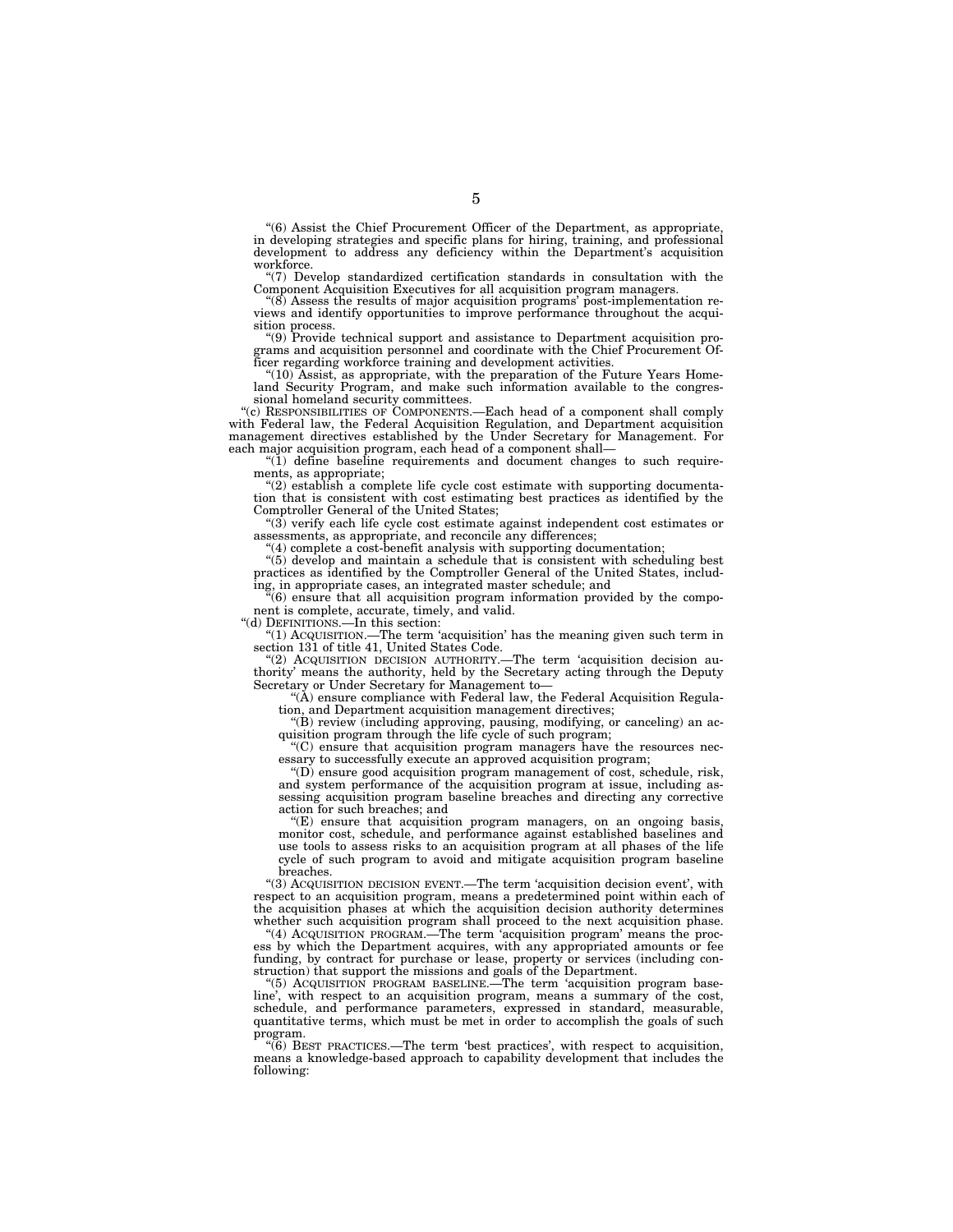''(A) Identifying and validating needs.

''(B) Assessing alternatives to select the most appropriate solution.

''(C) Clearly establishing well-defined requirements.

''(D) Developing realistic cost assessments and schedules.

''(E) Securing stable funding that matches resources to requirements.

''(F) Demonstrating technology, design, and manufacturing maturity.

''(G) Using milestones and exit criteria or specific accomplishments that demonstrate progress.

''(H) Adopting and executing standardized processes with known success across programs.

''(I) Establishing an adequate workforce that is qualified and sufficient to

perform necessary functions.<br>"(J) Integrating the capabilities described in subparagraphs (A) through

(I) into the Department's mission and business operations. ''(7) BREACH.—The term 'breach', with respect to a major acquisition program, means a failure to meet any cost, schedule, or performance threshold specified in the most recently approved acquisition program baseline.

''(8) CONGRESSIONAL HOMELAND SECURITY COMMITTEES.—The term 'congres-sional homeland security committees' means—

''(A) the Committee on Homeland Security of the House of Representa-tives and the Committee on Homeland Security and Governmental Affairs of the Senate; and

''(B) the Committee on Appropriations of the House of Representatives

and the Committee on Appropriations of the Senate.<br>
"(9) COMPONENT ACQUISITION EXECUTIVE.—The term 'Component Acquisition Executive' means the senior acquisition official within a component who is designated in writing by the Under Secretary for Management, in consultation with the component head, with authority and responsibility for leading a process and staff to provide acquisition and program management oversight, policy, and guidance to ensure that statutory, regulatory, and higher level policy re-quirements are fulfilled, including compliance with Federal law, the Federal Acquisition Regulation, and Department acquisition management directives estab-

lished by the Under Secretary for Management.<br>
"(10) MAJOR ACQUISITION PROGRAM.—The term 'major acquisition program'<br>
means a Department acquisition program that is estimated by the Secretary to require an eventual total expenditure of at least \$300,000,000 (based on fiscal year 2019 constant dollars) over its life cycle cost or a program identified by the Chief Acquisition Officer as a program of special interest.

(b) CLERICAL AMENDMENT.—The table of contents in section 1(b) of the Homeland Security Act of 2002 is amended by inserting after the item relating to section 710 the following new item:

''Sec. 711. Acquisition authorities for Program Accountability and Risk Management.''.

### PURPOSE AND SUMMARY

The purpose of H.R. 3413, the ''DHS Acquisition Reform Act of 2019,'' is to provide certain acquisition authorities for the Under Secretary of Management (USM) of the Department of Homeland Security. Specifically, H.R. 3413 designates the USM as the Department's Chief Acquisition Officer responsible for approving, pausing, modifying, or canceling major acquisition programs, as needed. The bill authorizes the USM to lead the Department's acquisition oversight body, the Acquisition Review Board, which oversees major acquisition programs, as well as establish acquisition policies to which all Department components shall comply.

#### BACKGROUND AND NEED FOR LEGISLATION

The Department of Homeland Security (DHS) invests billions of dollars in major acquisition programs annually to execute its critical missions. These programs acquire systems vital to homeland security, including ships for the U.S. Coast Guard and baggage screening systems for the Transportation Security Administration. However, the Government Accountability Office (GAO) and the DHS Office of Inspector General (OIG) have consistently reported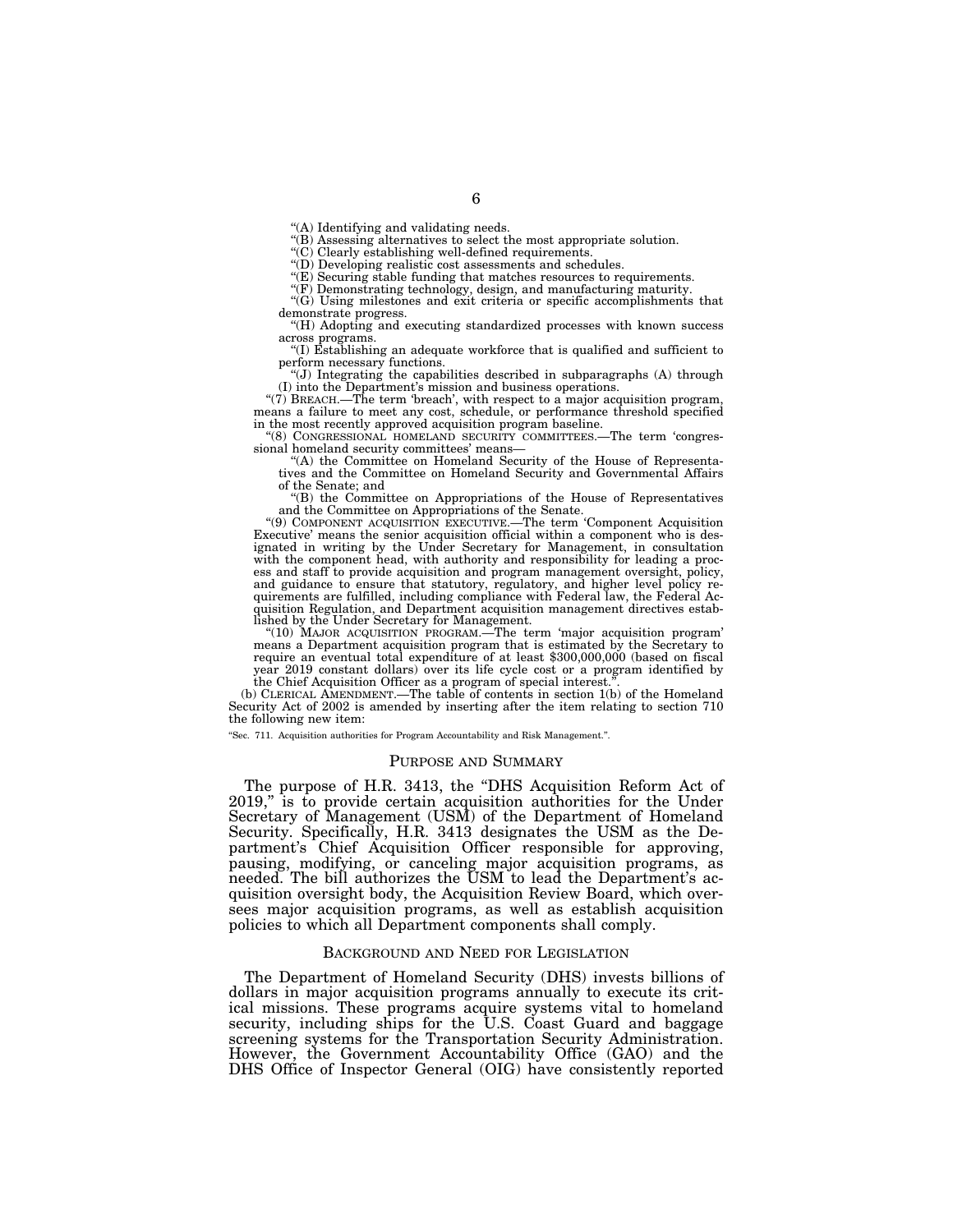on the longstanding challenges DHS faces in managing its major acquisition programs.

Every two years, GAO identifies areas in the Federal Government that are "high risk" due to their vulnerabilities to fraud, waste, abuse, and mismanagement. DHS's acquisition activities are on GAO's ''high-risk list'' because of management and funding concerns. In GAO's 2019 high risk update, GAO reported that DHS continues to face challenges in funding its acquisition portfolio.<sup>1</sup> Specifically, only 10 of 24 major acquisition programs with approved schedule and cost goals were on track to meet those goals. Additionally, the OIG reports annually on major management challenges facing the Department. In November 2018, the OIG identified challenges in DHS's management of acquisition programs.2 Although DHS has taken steps to improve acquisition management, DHS struggles to ensure that major acquisition programs cost what was originally estimated, are delivered on schedule, and provide the capabilities originally intended.

H.R. 3413 clarifies responsibilities for acquisition management activities in the Department that will improve accountability when major acquisition programs do not perform as well as intended.

#### **HEARINGS**

For the purposes of section 103(i) of H. Res. 6 of the 116th Congress, the following hearings were used to develop or consider H.R. 3413:

On April 3, 2019, the Subcommittee on Oversight, Management, and Accountability held a hearing entitled ''Ensuring Effective and Efficient Operations: A Review of the Fiscal Year 2020 DHS Management Directorate Budget Request''. The Subcommittee received testimony from Mr. Chip Fulghum, Deputy Under Secretary for Management, Department of Homeland Security; and Mr. Chris Currie, Director, Homeland Security and Justice Team, Government Accountability Office.

On September 26, 2017, the Subcommittee on Oversight and Management Efficiency held a hearing entitled ''DHS Financial Systems: Will Modernization Ever Be Achieved. The Subcommittee received testimony from Ms. Elizabeth Angerman, Executive Director, Unified Shared Services Management, Office of Governmentwide Policy, General Services Administration; Mr. Chip Fulghum, Deputy Under Secretary for Management, Department of Homeland Security; Mr. Asif Khan, Director, Financial Management and Assurance, Government Accountability Office; and Ms. Michele Singer, Director, Interior Business Center, Department of the Interior.

On February 16, 2017, the Subcommittee on Oversight and Management Efficiency held a hearing entitled ''Watchdog Recommendations: A Better Way Ahead to Manage the Department of Homeland Security.'' The Subcommittee received testimony from The Honorable John Roth, Inspector General, U.S. Department of

<sup>&</sup>lt;sup>1</sup> Government Accountability Office. High Risk Series: Substantial Efforts Needed to Achieve Greater Progress on High-Risk Areas, GAO-19-157SP. March 2019.

*Greater Progress on High-Risk Areas, GAO*–19–157SP. March 2019.<br><sup>2</sup> Department of Homeland Security Office of Inspector General. *Major Management and Performance Challenges Facing the Department of Homeland Security, OIG*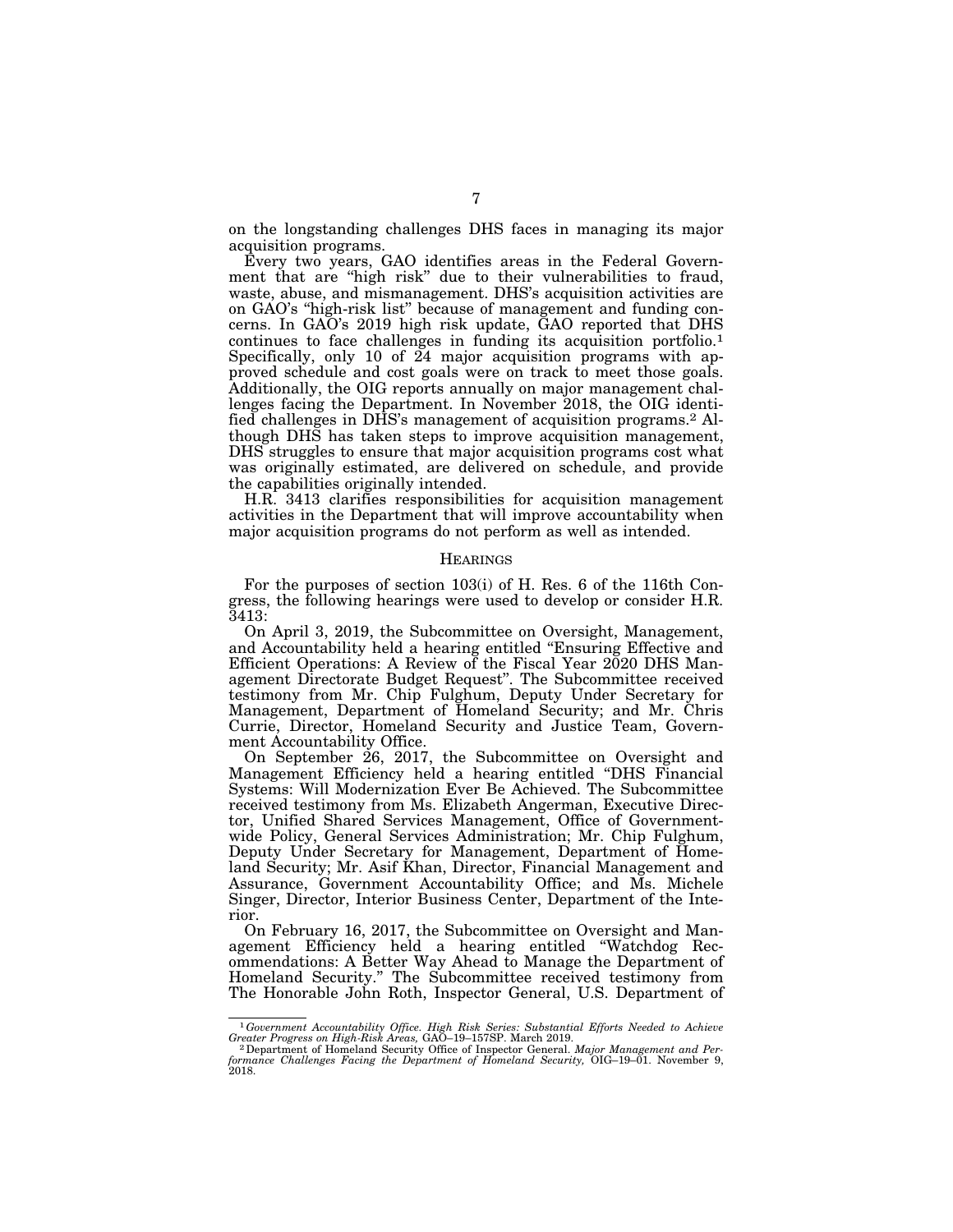Homeland Security; and Ms. Rebecca Gambler, Director, Homeland Security and Justice, Government Accountability Office.

#### COMMITTEE CONSIDERATION

The Committee met on July 17, 2019, with a quorum being present, to consider H.R. 3413 and ordered the measure to be reported to the House with a favorable recommendation, with amendment, by unanimous consent.

The following Amendments were offered and accepted by unanimous consent:

An amendment offered by Ms. Torres Small.

Insert after section 4 the following:

### **SEC. 5. ACQUISITION AUTHORITIES FOR UNDER SECRETARY OF STRATEGY, POLICY, AND PLANS**

## COMMITTEE VOTES

Clause 3(b) of rule XIII of the Rules of the House of Representatives requires the Committee to list the recorded votes on the motion to report legislation and amendments thereto.

No recorded votes were requested during consideration of H.R. 3413.

#### COMMITTEE OVERSIGHT FINDINGS

In compliance with clause  $3(c)(1)$  of rule XIII of the Rules of the House of Representatives, the Committee advises that the findings and recommendations of the Committee, based on oversight activities under clause  $2(b)(1)$  of rule X of the Rules of the House of Representatives, are incorporated in the descriptive portions of this report.

CONGRESSIONAL BUDGET OFFICE ESTIMATE, NEW BUDGET AUTHORITY, ENTITLEMENT AUTHORITY, AND TAX EXPEND-ITURES

With respect to the requirements of clause  $3(c)(2)$  of rule XIII of the Rules of the House of Representatives and section 308(a) of the Congressional Budget Act of 1974 and with respect to requirements of clause  $(3)(c)(3)$  of rule XIII of the Rules of the House of Representatives and section 402 of the Congressional Budget Act of 1974, the Committee adopts as its own the cost estimate prepared by the Director of the Congressional Budget Office.

> U.S. CONGRESS, CONGRESSIONAL BUDGET OFFICE, *Washington, DC, July 30, 2019.*

Hon. BENNIE G. THOMPSON, *Chairman, Committee on Homeland Security, House of Representatives, Washington, DC.* 

DEAR MR. CHAIRMAN: The Congressional Budget Office has prepared the enclosed cost estimate for Department of Homeland Security Legislation.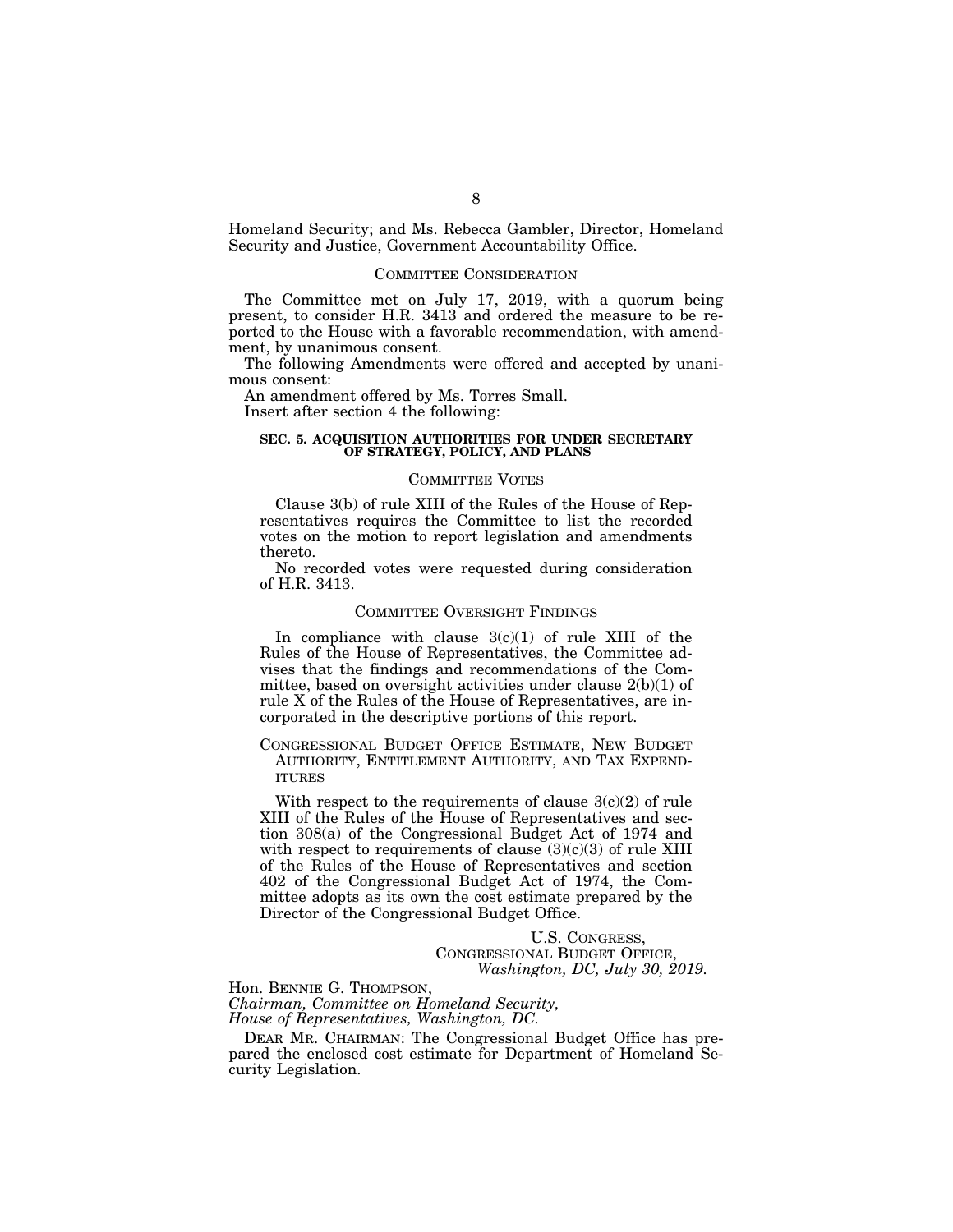If you wish further details on this estimate, we will be pleased to provide them. The CBO staff contact is Mark Grabowicz.

Sincerely,

PHILLIP L. SWAGEL, *Director.* 

Enclosure.

| By Fiscal Year, Millions of Dollars                                    | 2019 |                                     | 2019-2024 |  | 2019-2029     |  |
|------------------------------------------------------------------------|------|-------------------------------------|-----------|--|---------------|--|
| Direct Spending (Outlays)                                              |      |                                     |           |  |               |  |
| Revenues                                                               |      |                                     |           |  |               |  |
| Increase or Decrease (-).<br>in the Deficit                            |      |                                     |           |  | not estimated |  |
| <b>Spending Subject to</b><br>Appropriation (Outlays)                  |      |                                     | ÷.        |  |               |  |
| Statutory pay-as-you-go<br>procedures apply?                           | No   | <b>Mandate Effects</b>              |           |  |               |  |
| Increases on-budget deficits in any<br>of the four consecutive 10-year | No.  | Contains intergovernmental mandate? |           |  | No.           |  |
| periods beginning in 2030?                                             |      | Contains private-sector mandate?    |           |  | No            |  |

On July 17, 2019, the House Committee on Homeland Security ordered reported the following bills:

• H.R. 3320, the Securing the Homeland Security Supply Chain Act of 2019, which would authorize the Department of Homeland Security (DHS) to take certain actions to improve the security of information and telecommunications systems acquired by the department;

• H.R. 3413, DHS Acquisition Reform Act of 2019, which would specify which offices in DHS headquarters have responsibility for acquisition programs;

• H.R. 3526, the Counter Terrorist Network Act, which would authorize Customs and Border Protection to assign personnel to other agencies to support partnerships for sharing global information to enhance border security; and

• H.R. 3722, the Joint Task Force to Combat Opioid Trafficking Act of 2019, which would confirm the authority of DHS to establish a task force to disrupt drug trafficking.

DHS is currently carrying out activities similar to those required by the bills listed above, and any new activities required under the legislation would not require substantial action by the department. Thus, CBO estimates that implementing each bill would not have a significant cost; any spending would be subject to the availability of appropriated funds.

The CBO staff contact for this estimate is Mark Grabowicz. The estimate was reviewed by H. Samuel Papenfuss, Deputy Assistant Director for Budget Analysis.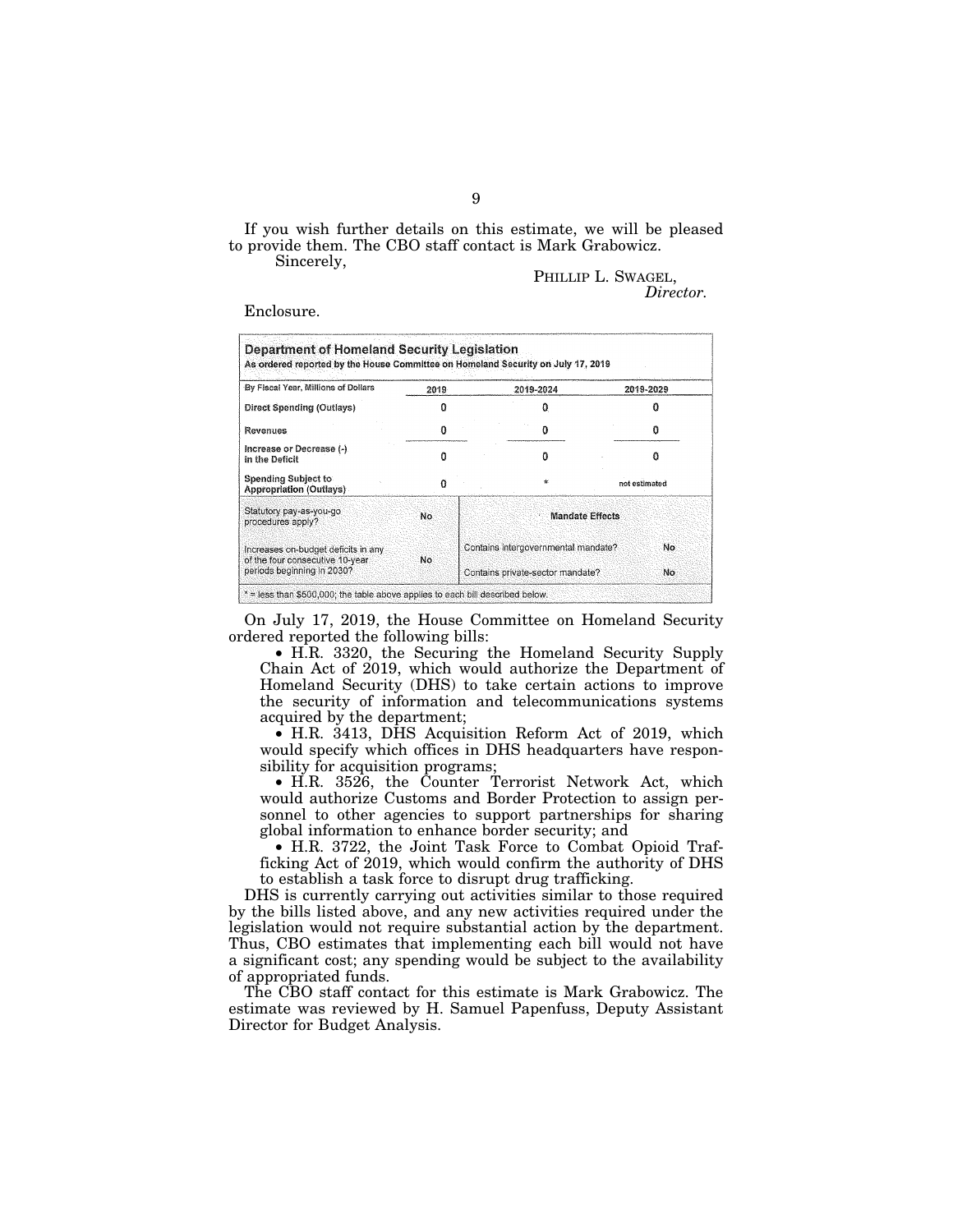#### FEDERAL MANDATES STATEMENT

The Committee adopts as its own the cost estimate prepared by the Director of the Congressional Budget Office.

#### DUPLICATIVE FEDERAL PROGRAMS

Pursuant to clause 3(c) of rule XIII, the Committee finds that H.R. 3413 does not contain any provision that establishes or reauthorizes a program known to be duplicative of another Federal program.

## PERFORMANCE GOALS AND OBJECTIVES

The Committee states that pursuant to clause  $3(c)(4)$  of rule XIII of the Rules of the House of Representatives, H.R. 3413 would codify certain acquisition management responsibilities for the Under Secretary for Management in law, and assign additional acquisition responsibilities to the Chief Financial Officer; Chief Information Officer; and Under Secretary of Strategy, Policy, and Plans. This act also establishes the Program Accountability and Risk Management office to provide consistent standardization and transparency of major acquisition programs.

#### ADVISORY ON EARMARKS

In compliance with rule XXI of the Rules of the House of Representatives, this bill, as reported, contains no congressional earmarks, limited tax benefits, or limited tariff benefits as defined in clause 9(d), 9(e), or 9(f) of the rule XXI.

## SECTION-BY-SECTION ANALYSIS OF THE LEGISLATION

#### *Section 1. Short title*

This section provides that this bill may be cited as the "DHS Acquisition Reform Act of 2019''.

## *Sec. 2. Acquisition authorities for Under Secretary for Management of the Department of Homeland Security*

Section 2 amends section 701 of the Homeland Security Act of 2002 (Pub. L. 107–296) and codifies existing authorities for the Under Secretary for Management (USM) related to acquisition management. Specifically, this section authorizes the USM to perform the functions and responsibilities of the Department's Chief Acquisition Officer as delegated by the Secretary of Homeland Security, and those authorities and functions specified in section  $1702(b)$  of title 41, United States Code. In addition, the USM is responsible for, among other things:

(a) advising the Secretary on acquisition management activities and acquisition innovation best practices;

(b) establishing acquisition policies that implement an approach that considers risks of failure to achieve cost, schedule, or performance parameters that all components of the Department shall comply with;

(c) ensuring that each major acquisition program has an approved Acquisition Program Baseline (APB); and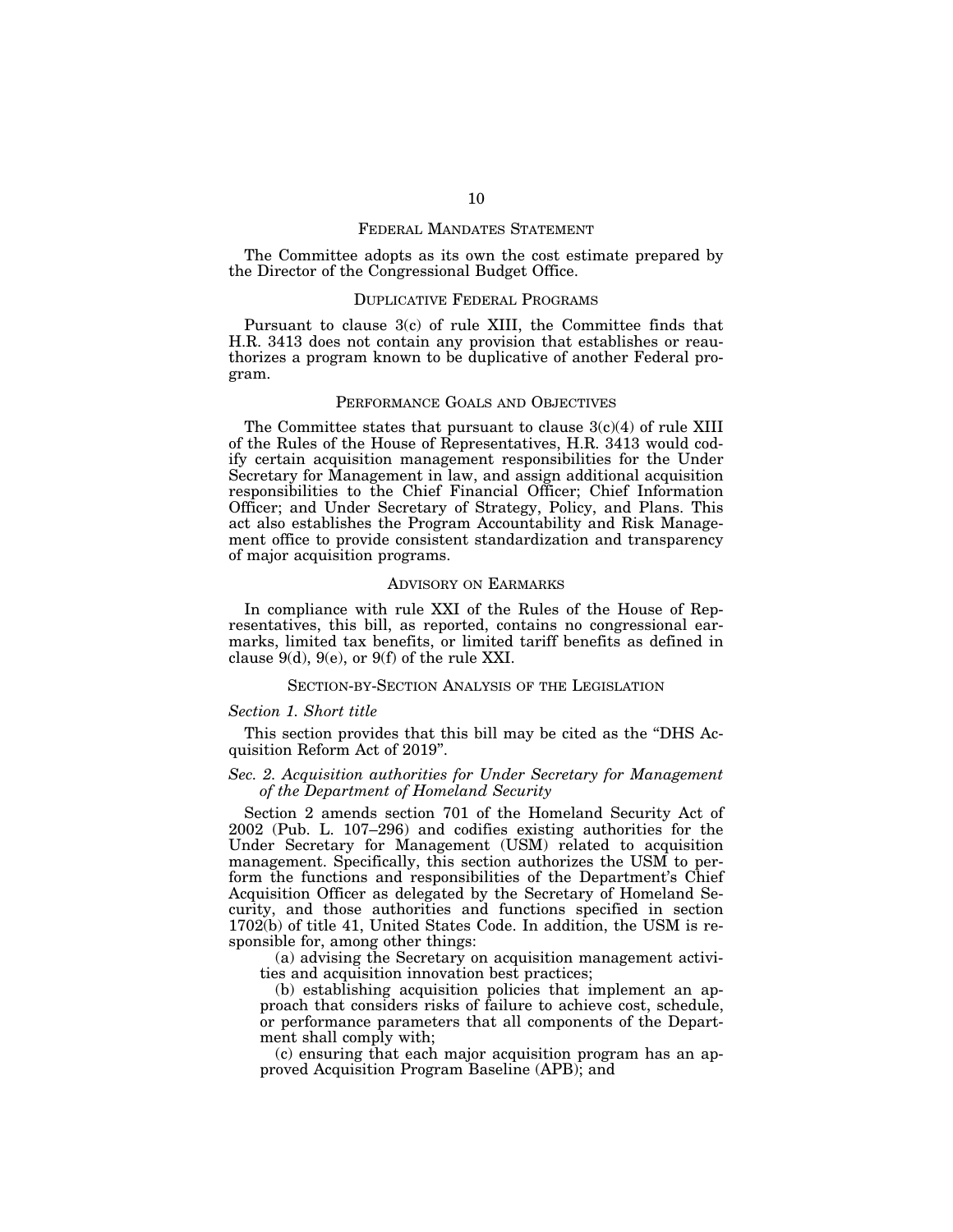(d) assisting component heads to comply with Federal law, Federal Acquisition Regulation, and Departmental acquisition directives.

Section 2 also requires the USM to cooperate with the Under Secretary for Science and Technology (S&T) so that S&T can support components' current and future requirements. Section 2 requires the Under Secretary for S&T to ensure major acquisition programs:

(a) complete operational testing and evaluation;

(b) use independent validation and verification of test results;

(c) document whether all programs meet performance requirements included in their respective APBs; and

(d) includes operators in operational testing and evaluation. This requirement is intended to reduce instances where the Department deploys technologies without adequately testing them to ensure they meet operators' needs.

## *Sec. 3. Acquisition authorities for Chief Financial Officer of the Department of Homeland Security*

Section 3 amends section 702 of the Homeland Security Act to require the Department's Chief Financial Officer to oversee acquisition program costs to ensure that acquisition programs are affordable and within budget over the program's life-cycle. This provision seeks to address findings from the Government Accountability Office that the Department's major acquisition programs are unaffordable.

## *Sec. 4. Acquisition authorities for Chief Information Officer of the Department of Homeland Security*

Section 4 amends section 703 of the Homeland Security Act to authorize the Chief Information Officer (CIO) to oversee the compliance of information technology (IT) acquisition programs with the Department's IT management requirements, security protocols, and Homeland Security Enterprise Architecture. Given that most of the Department's major acquisition programs have significant IT components, Section 4 ensures that the CIO is involved, as appropriate, in ensuring that these programs meet IT policies and technical requirements.

## *Sec. 5. Acquisition authorities for Under Secretary of Strategy, Policy and Plans*

Section 5 amends section 709 of the Homeland Security Act to authorize the Under Secretary of Strategy, Policy, and Plans to ensure acquisition programs support the DHS Quadrennial Homeland Security Review Report, the DHS Strategic Plan, and DHS Strategic Priorities.

## *Sec. 6. Acquisition authorities for Program Accountability and Risk Management (PARM)*

Section 6 amends Title VII of the Homeland Security Act and establishes the Program Accountability and Risk Management (PARM) office within the Department to provide consistent accountability to components' major acquisition programs, as well as serve as the central oversight function for the Department and sup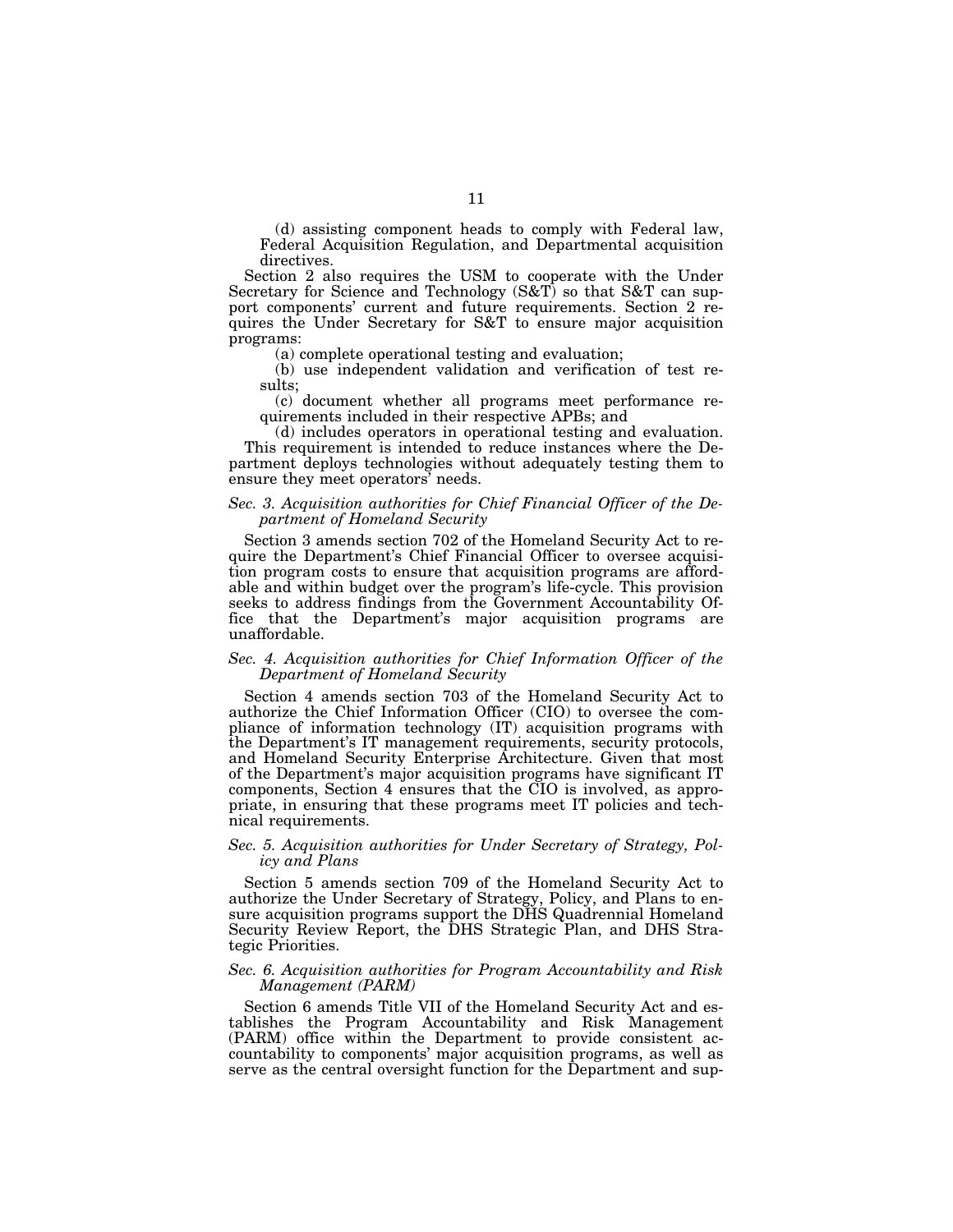port the Acquisition Review Board. This section does not create a new office within DHS, as PARM is the current entity within DHS with these responsibilities.

Section 6 authorizes the PARM Executive Director to oversee PARM's role in monitoring the performance of DHS acquisition programs, assisting the Under Secretary for Management in managing acquisition programs, and developing certification standards in consultation with Component Acquisition Executives for all acquisition program managers. This section also authorizes PARM to prepare and make available to Congress the DHS Comprehensive Acquisition Status Report.

Section 6 also requires components to follow Federal law, the Federal Acquisition Regulation, and DHS acquisition management directives, among other things. This should mitigate instances of components pursuing major acquisition programs without following Departmental acquisition policy.

Finally, Section 6 defines relevant terms related to acquisition management.

#### CHANGES IN EXISTING LAW MADE BY THE BILL, AS REPORTED

In compliance with clause 3(e) of rule XIII of the Rules of the House of Representatives, changes in existing law made by the bill, as reported, are shown as follows (existing law proposed to be omitted is enclosed in black brackets, new matter is printed in italic, and existing law in which no change is proposed is shown in roman):

## **HOMELAND SECURITY ACT OF 2002**

#### **SECTION 1. SHORT TITLE; TABLE OF CONTENTS.**

(a) SHORT TITLE.—This Act may be cited as the ''Homeland Security Act of 2002''.

(b) TABLE OF CONTENTS.—The table of contents for this Act is as follows:

Sec. 1. Short title; table of contents.

#### \* \* \* \* \* \* \* \*

### TITLE VII—MANAGEMENT

Sec. 701. Under Secretary for Management. \* \* \* \* \* \* \* \* \* \*

*Sec. 711. Acquisition authorities for Program Accountability and Risk Management.*  \* \* \* \* \* \* \*

# **TITLE VII—MANAGEMENT**

#### **SEC. 701. UNDER SECRETARY FOR MANAGEMENT.**

(a) IN GENERAL.—The Under Secretary for Management shall serve as the Chief Management Officer and principal advisor to the Secretary on matters related to the management of the Department, including management integration and transformation in support of homeland security operations and programs. The Secretary, acting through the Under Secretary for Management, shall be responsible for the management and administration of the Department, including the following: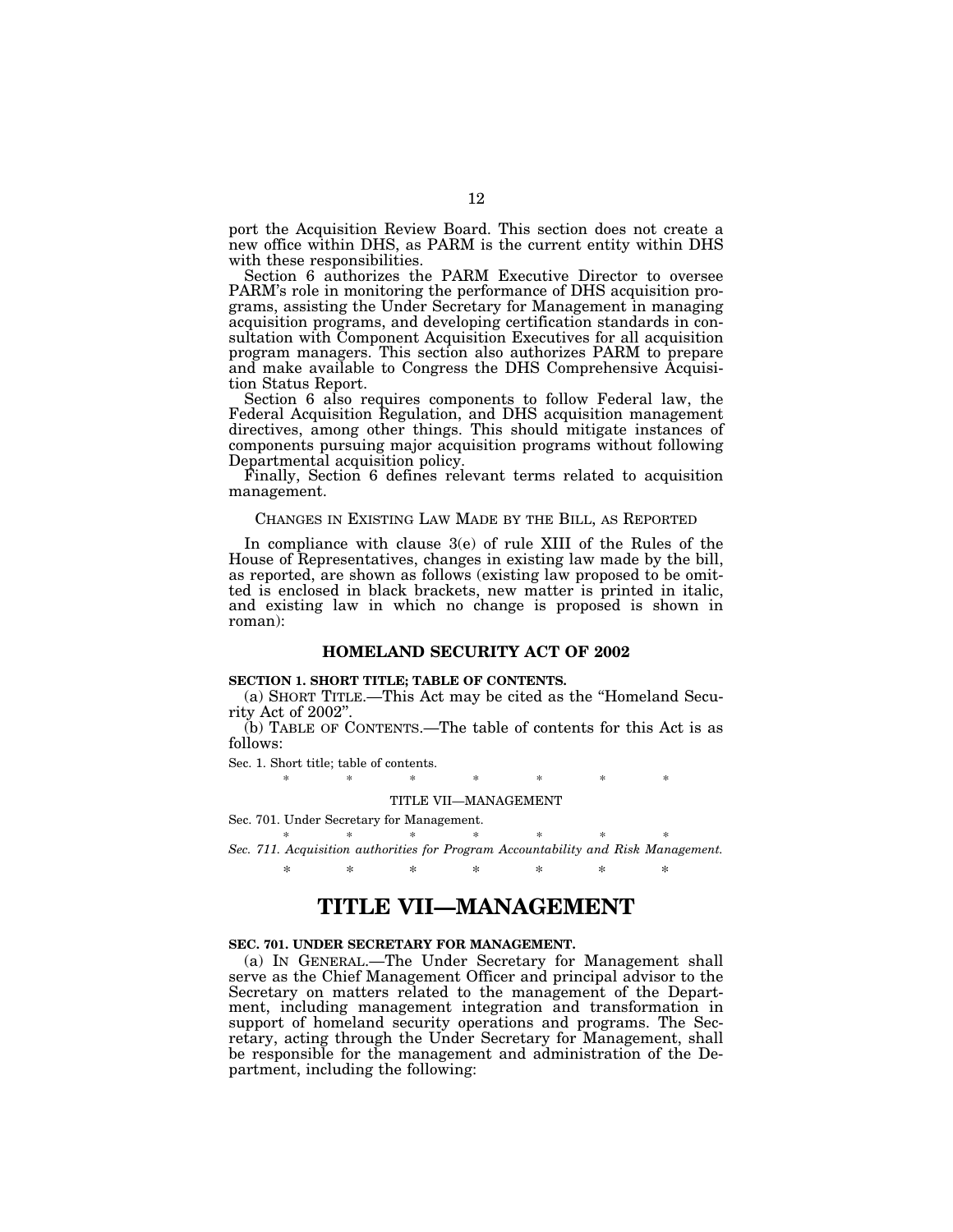(1) The budget, appropriations, expenditures of funds, accounting, and finance.

(2) Procurement.

(3) Human resources and personnel.

(4) Information technology and communications systems, including policies and directives to achieve and maintain interoperable communications among the components of the Department.

(5) Facilities, property, equipment, vehicle fleets (under subsection (c)), and other material resources.

(6) Security for personnel, information technology and communications systems, facilities, property, equipment, and other material resources.

(7) Strategic management planning and annual performance planning and identification and tracking of performance measures relating to the responsibilities of the Department.

(8) Grants and other assistance management programs.

(9) The management integration and transformation within each functional management discipline of the Department, including information technology, financial management, acquisition management, and human capital management, to ensure an efficient and orderly consolidation of functions and personnel in the Department, including—

(A) the development of centralized data sources and connectivity of information systems to the greatest extent practicable to enhance program visibility, transparency, and operational effectiveness and coordination;

(B) the development of standardized and automated management information to manage and oversee programs and make informed decisions to improve the efficiency of the Department;

(C) the development of effective program management and regular oversight mechanisms, including clear roles and processes for program governance, sharing of best practices, and access to timely, reliable, and evaluated data on all acquisitions and investments; and

(D) the overall supervision, including the conduct of internal audits and management analyses, of the programs and activities of the Department, including establishment of oversight procedures to ensure a full and effective review of the efforts by components of the Department to implement policies and procedures of the Department for management integration and transformation.

(10) The development of a transition and succession plan, before December 1 of each year in which a Presidential election is held, to guide the transition of Department functions to a new Presidential administration, and making such plan available to the next Secretary and Under Secretary for Management and to the congressional homeland security committees.

(11) Reporting to the Government Accountability Office every six months to demonstrate measurable, sustainable progress made in implementing the corrective action plans of the Department to address the designation of the management functions of the Department on the bi-annual high risk list of the Government Accountability Office, until the Comptroller Gen-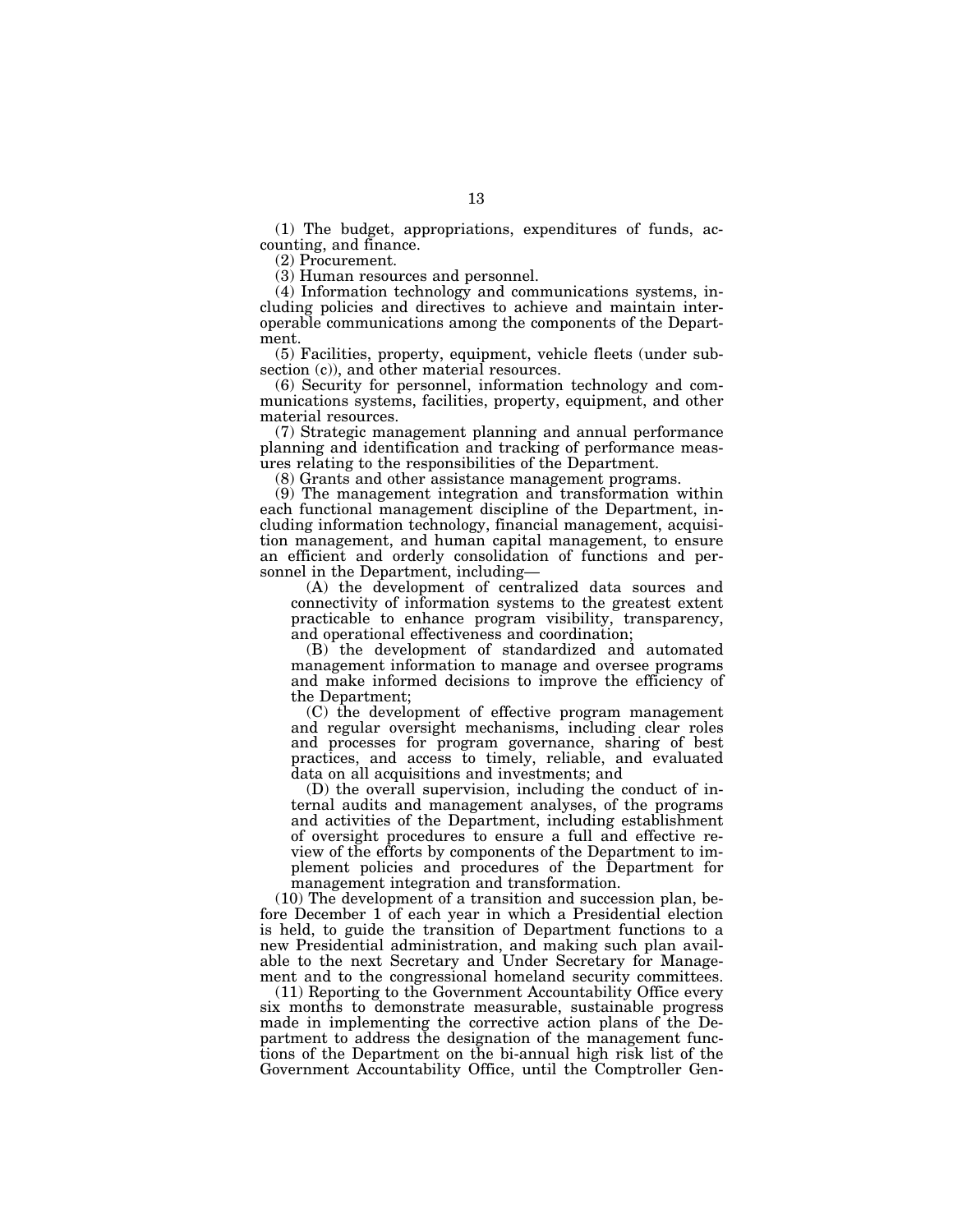eral of the United States submits to the appropriate congressional committees written notification of removal of the highrisk designation.

(12) The conduct of internal audits and management analyses of the programs and activities of the Department.

(13) Any other management duties that the Secretary may designate.

(b) WAIVERS FOR CONDUCTING BUSINESS WITH SUSPENDED OR DEBARRED CONTRACTORS.—Not later than five days after the date on which the Chief Procurement Officer or Chief Financial Officer of the Department issues a waiver of the requirement that an agency not engage in business with a contractor or other recipient of funds listed as a party suspended or debarred from receiving contracts, grants, or other types of Federal assistance in the System for Award Management maintained by the General Services Administration, or any successor thereto, the Under Secretary for Management shall submit to the congressional homeland security committees and the Inspector General of the Department notice of the waiver and an explanation of the finding by the Under Secretary that a compelling reason exists for the waiver.

(c) VEHICLE FLEETS.— (1) IN GENERAL.—In carrying out responsibilities regarding vehicle fleets pursuant to subsection  $(a)(5)$ , the Under Secretary for Management shall be responsible for overseeing and managing vehicle fleets throughout the Department. The Under Secretary shall also be responsible for the following:

(A) Ensuring that components are in compliance with Federal law, Federal regulations, executive branch guidance, and Department policy (including associated guidance) relating to fleet management and use of vehicles from home to work.

(B) Developing and distributing a standardized vehicle allocation methodology and fleet management plan for components to use to determine optimal fleet size in accordance with paragraph (4).

(C) Ensuring that components formally document fleet management decisions.

(D) Approving component fleet management plans, vehicle leases, and vehicle acquisitions.

(2) COMPONENT RESPONSIBILITIES.—

(A) IN GENERAL.—Component heads—

(i) shall—

(I) comply with Federal law, Federal regulations, executive branch guidance, and Department policy (including associated guidance) relating to fleet management and use of vehicles from home to work;

(II) ensure that data related to fleet management is accurate and reliable;

(III) use such data to develop a vehicle allocation tool derived by using the standardized vehicle allocation methodology provided by the Under Secretary for Management to determine the optimal fleet size for the next fiscal year and a fleet management plan; and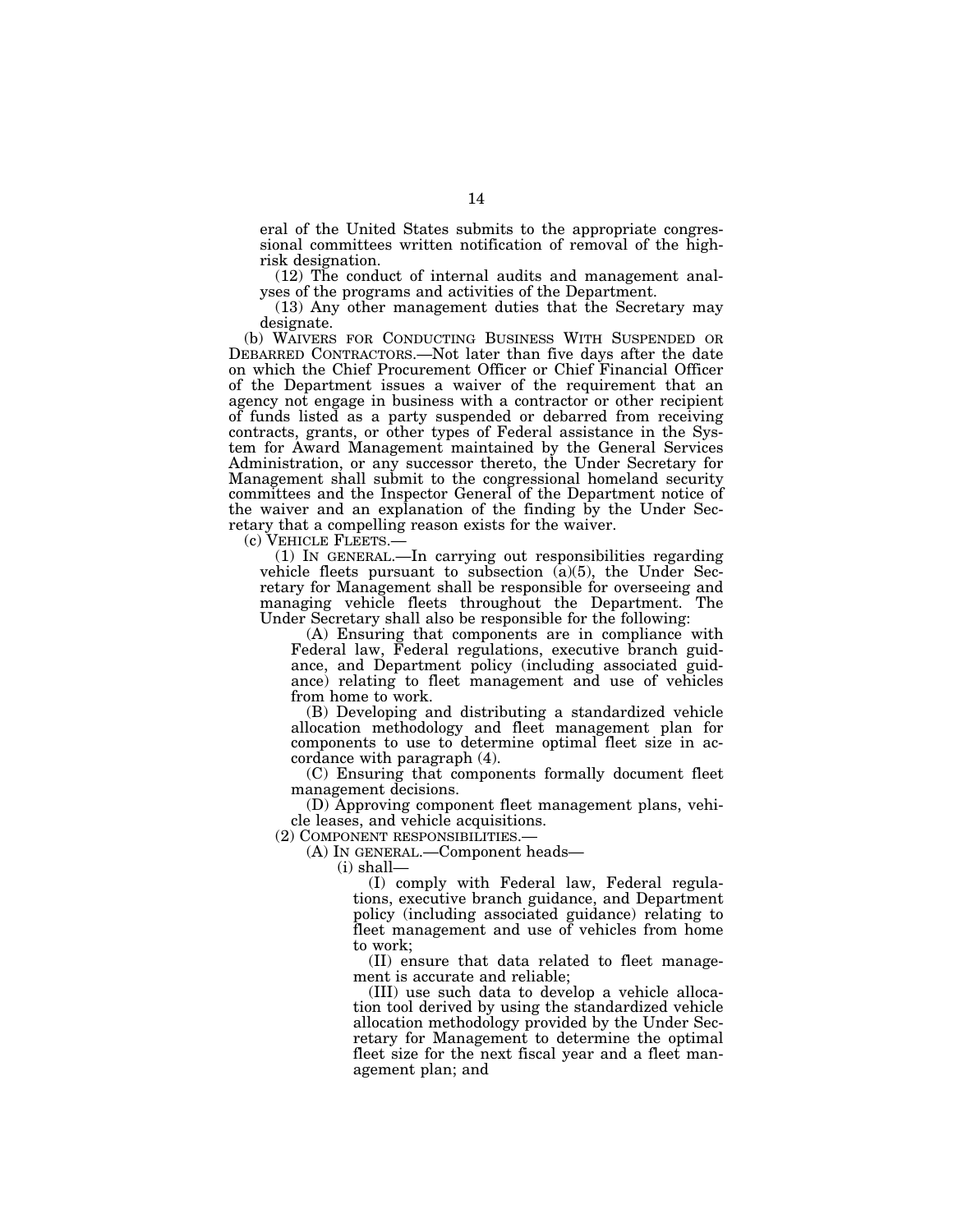(IV) use vehicle allocation methodologies and fleet management plans to develop annual requests for funding to support vehicle fleets pursuant to paragraph  $(6)$ ; and

(ii) may not, except as provided in subparagraph (B), lease or acquire new vehicles or replace existing vehicles without prior approval from the Under Secretary for Management pursuant to paragraph (5)(B).

(B) EXCEPTION REGARDING CERTAIN LEASING AND ACQUI- SITIONS.—If exigent circumstances warrant such, a component head may lease or acquire a new vehicle or replace an existing vehicle without prior approval from the Under Secretary for Management. If under such exigent circumstances a component head so leases, acquires, or replaces a vehicle, such component head shall provide to the Under Secretary an explanation of such circumstances.

(3) ONGOING OVERSIGHT.— (A) QUARTERLY MONITORING.—In accordance with paragraph (4), the Under Secretary for Management shall collect, on a quarterly basis, information regarding component vehicle fleets, including information on fleet size, composition, cost, and vehicle utilization.

(B) AUTOMATED INFORMATION.—The Under Secretary for Management shall seek to achieve a capability to collect, on a quarterly basis, automated information regarding component vehicle fleets, including the number of trips, miles driven, hours and days used, and the associated costs of such mileage for leased vehicles.

(C) MONITORING.—The Under Secretary for Management shall track and monitor component information provided pursuant to subparagraph  $(\hat{A})$  and, as appropriate, subparagraph (B), to ensure that component vehicle fleets are the optimal fleet size and cost effective. The Under Secretary shall use such information to inform the annual component fleet analyses referred to in paragraph (4).

(4) ANNUAL REVIEW OF COMPONENT FLEET ANALYSES.— (A) IN GENERAL.—To determine the optimal fleet size and associated resources needed for each fiscal year beginning with fiscal year 2018, component heads shall annually submit to the Under Secretary for Management a vehicle allocation tool and fleet management plan using information described in paragraph (3)(A). Such tools and plans may be submitted in classified form if a component head determines that such is necessary to protect operations or mission requirements.

(B) VEHICLE ALLOCATION TOOL.—Component heads shall develop a vehicle allocation tool in accordance with subclause (III) of paragraph  $(2)(A)(i)$  that includes an analysis of the following:

(i) Vehicle utilization data, including the number of trips, miles driven, hours and days used, and the associated costs of such mileage for leased vehicles, in accordance with such paragraph.

(ii) The role of vehicle fleets in supporting mission requirements for each component.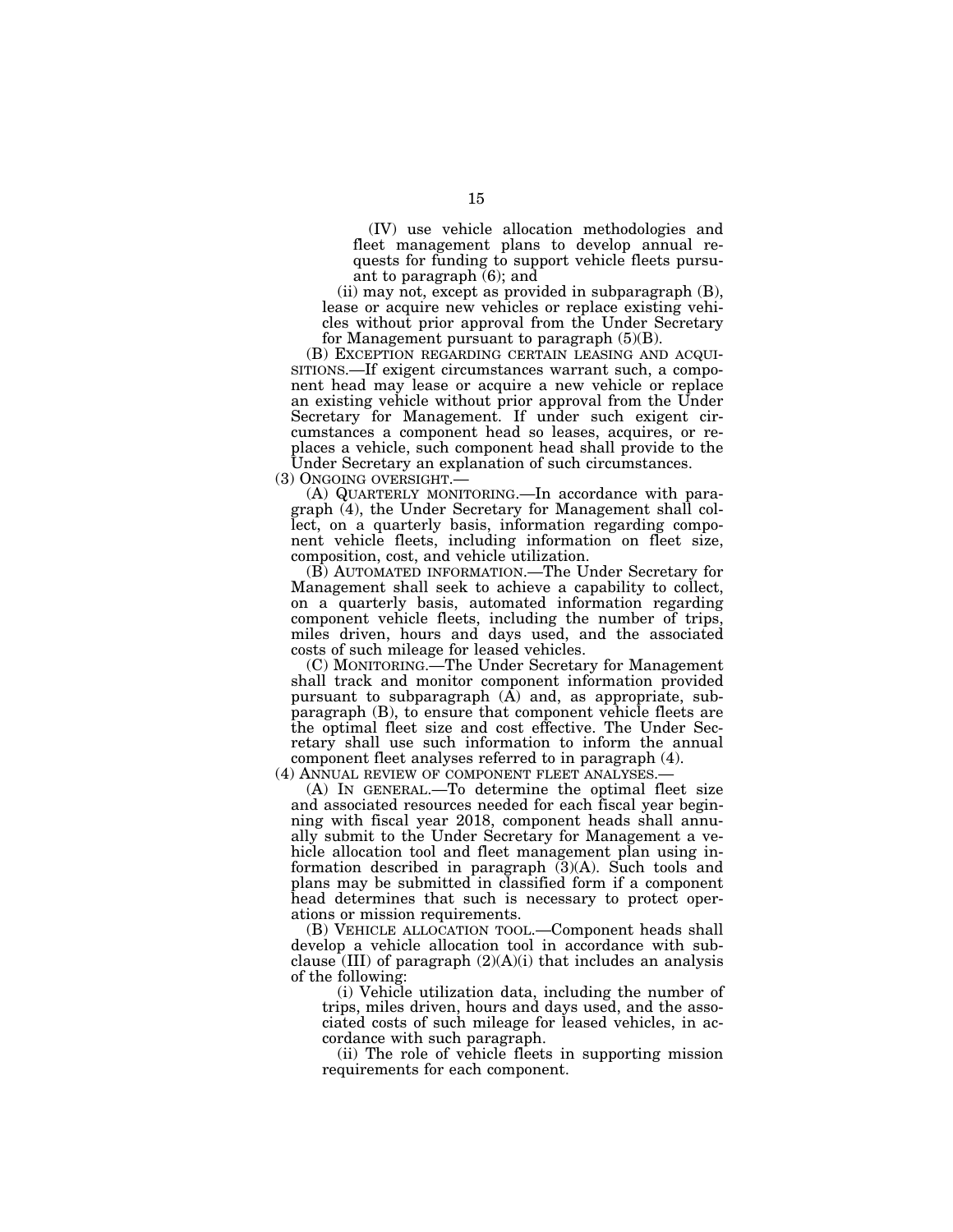(iii) Any other information determined relevant by such component heads.

(C) FLEET MANAGEMENT PLANS.—Component heads shall use information described in subparagraph (B) to develop a fleet management plan for each such component. Such fleet management plans shall include the following:

(i) A plan for how each such component may achieve optimal fleet size determined by the vehicle allocation tool required under such subparagraph, including the elimination of excess vehicles in accordance with paragraph (5), if applicable.

(ii) A cost benefit analysis supporting such plan.

(iii) A schedule each such component will follow to obtain optimal fleet size.

(iv) Any other information determined relevant by component heads.

(D) REVIEW.—The Under Secretary for Management shall review and make a determination on the results of each component's vehicle allocation tool and fleet management plan under this paragraph to ensure each such component's vehicle fleets are the optimal fleet size and that components are in compliance with applicable Federal law, Federal regulations, executive branch guidance, and Department policy (including associated guidance) pursuant to paragraph (2) relating to fleet management and use of vehicles from home to work. The Under Secretary shall use such tools and plans when reviewing annual component requests for vehicle fleet funding in accordance with paragraph (6).

(5) GUIDANCE TO DEVELOP FLEET MANAGEMENT PLANS.—The Under Secretary for Management shall provide guidance, pursuant to paragraph  $(1)(\overrightarrow{B})$  on how component heads may achieve optimal fleet size in accordance with paragraph (4), including processes for the following:

(A) Leasing or acquiring additional vehicles or replacing existing vehicles, if determined necessary.

(B) Disposing of excess vehicles that the Under Secretary determines should not be reallocated under subparagraph (C).

(C) Reallocating excess vehicles to other components that may need temporary or long-term use of additional vehicles.

(6) ANNUAL REVIEW OF VEHICLE FLEET FUNDING REQUESTS.— As part of the annual budget process, the Under Secretary for Management shall review and make determinations regarding annual component requests for funding for vehicle fleets. If component heads have not taken steps in furtherance of achieving optimal fleet size in the prior fiscal year pursuant to paragraphs (4) and (5), the Under Secretary shall provide rescission recommendations to the Committee on Appropriations and the Committee on Homeland Security of the House of Representatives and the Committee on Appropriations and the Committee on Homeland Security and Governmental Affairs of the Senate regarding such component vehicle fleets.

(7) ACCOUNTABILITY FOR VEHICLE FLEET MANAGEMENT.—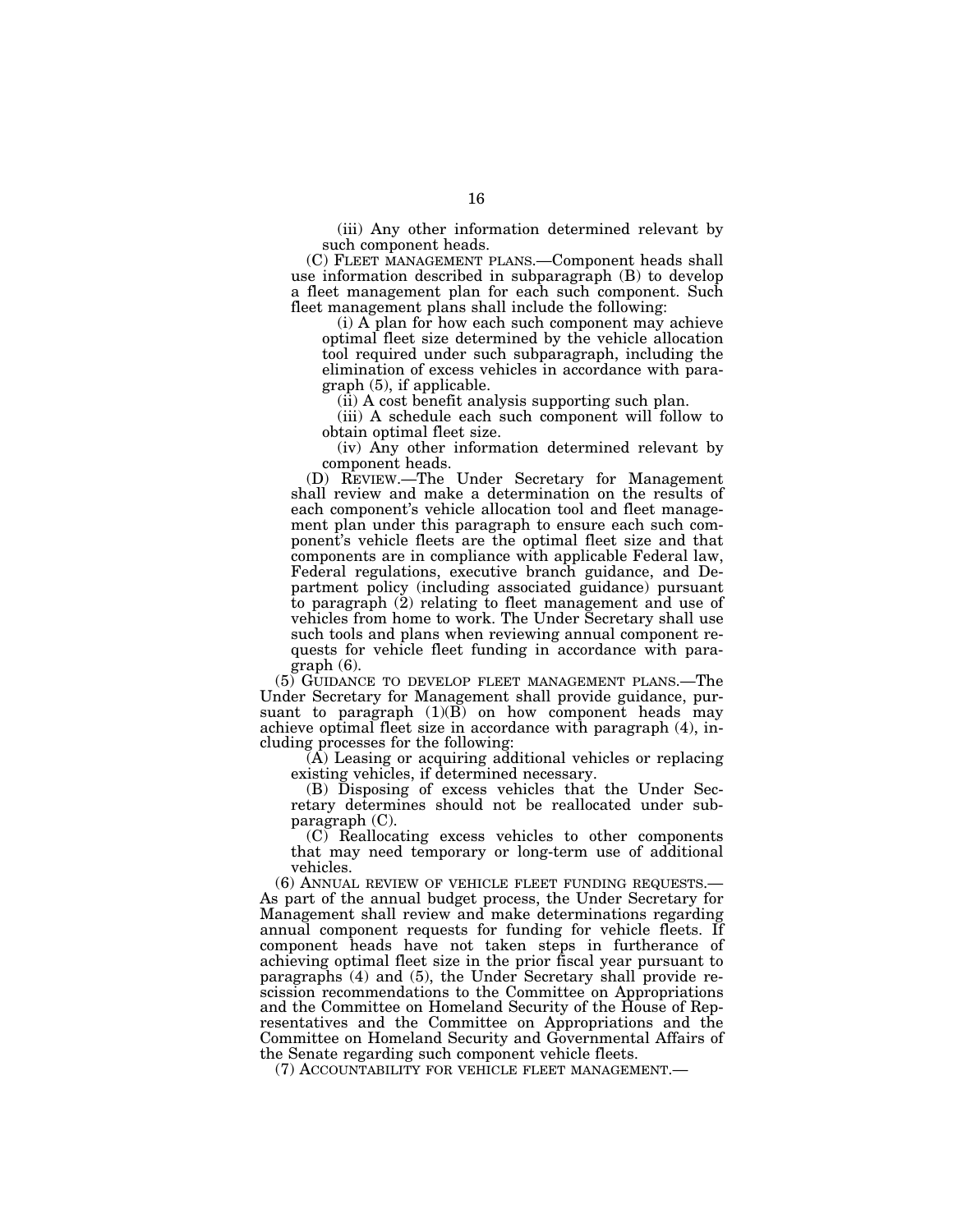(A) PROHIBITION ON CERTAIN NEW VEHICLE LEASES AND ACQUISITIONS.—The Under Secretary for Management and component heads may not approve in any fiscal year beginning with fiscal year 2019 a vehicle lease, acquisition, or replacement request if such component heads did not comply in the prior fiscal year with paragraph (4).

(B) PROHIBITION ON CERTAIN PERFORMANCE COMPENSA- TION.—No Department official with vehicle fleet management responsibilities may receive annual performance compensation in pay in any fiscal year beginning with fiscal year 2019 if such official did not comply in the prior fiscal year with paragraph (4).

(C) PROHIBITION ON CERTAIN CAR SERVICES.—Notwithstanding any other provision of law, no senior executive service official of the Department whose office has a vehicle fleet may receive access to a car service in any fiscal year beginning with fiscal year 2019 if such official did not comply in the prior fiscal year with paragraph (4).

(8) MOTOR POOL.— (A) IN GENERAL.—The Under Secretary for Management may determine the feasibility of operating a vehicle motor pool to permit components to share vehicles as necessary to support mission requirements to reduce the number of excess vehicles in the Department.

(B) REQUIREMENTS.—The determination of feasibility of operating a vehicle motor pool under subparagraph (A) shall—

(i) include—

(I) regions in the United States in which multiple components with vehicle fleets are located in proximity to one another, or a significant number of employees with authorization to use vehicles are located; and

(II) law enforcement vehicles;

(ii) cover the National Capital Region; and

(iii) take into account different mission requirements.

(C) REPORT.—The Secretary shall include in the Department's next annual performance report required under current law the results of the determination under this paragraph.

(9) DEFINITIONS.—In this subsection:

(A) COMPONENT HEAD.—The term ''component head'' means the head of any component of the Department with a vehicle fleet.

(B) EXCESS VEHICLE.—The term ''excess vehicle'' means any vehicle that is not essential to support mission requirements of a component.

(C) OPTIMAL FLEET SIZE.—The term ''optimal fleet size'' means, with respect to a particular component, the appropriate number of vehicles to support mission requirements of such component.

(D) VEHICLE FLEET.—The term ''vehicle fleet'' means all owned, commercially leased, or Government-leased vehicles of the Department or of a component of the Depart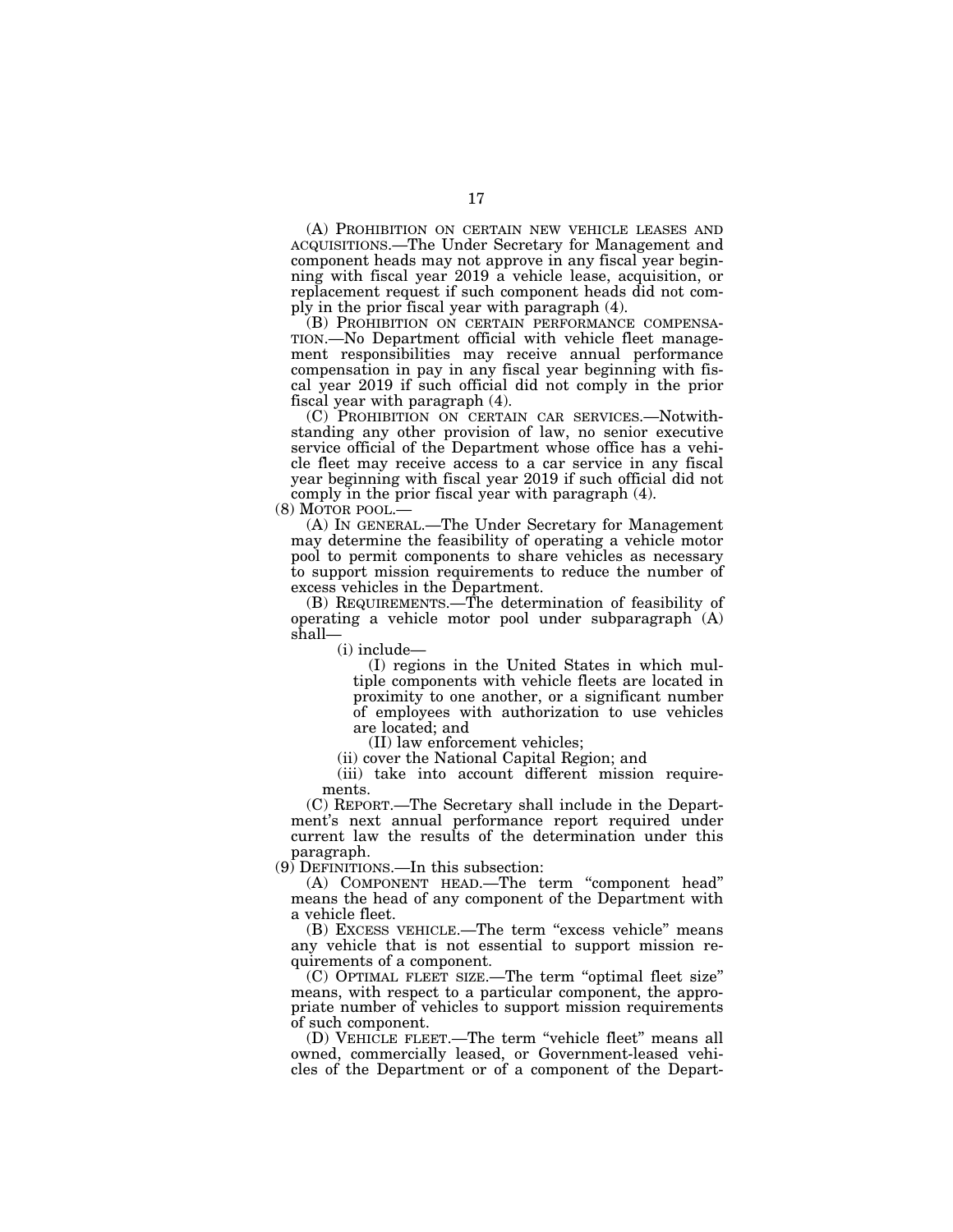ment, as the case may be, including vehicles used for law enforcement and other purposes.

*(d) ACQUISITION AND RELATED RESPONSIBILITIES.— (1) IN GENERAL.—Notwithstanding section 1702(a) of title 41, United States Code, the Under Secretary for Management is the Chief Acquisition Officer of the Department. As Chief Acquisition Officer, the Under Secretary shall have the authorities and perform the functions specified in such section 1702(b), and perform all other functions and responsibilities delegated by the Secretary or described in this subsection.* 

*(2) FUNCTIONS AND RESPONSIBILITIES.—In addition to the authorities and functions specified in section 1702(b) of title 41, United States Code, the functions and responsibilities of the Under Secretary for Management related to acquisition (as such term is defined in section 711) include the following:* 

*(A) Advising the Secretary regarding acquisition management activities, taking into account risks of failure to achieve cost, schedule, or performance parameters, to ensure that the Department achieves its mission through the adoption of widely accepted program management best practices (as such term is defined in section 711) and standards and, where appropriate, acquisition innovation best practices.* 

*(B) Leading the Department's acquisition oversight body, the Acquisition Review Board.* 

*(C) Exercising the acquisition decision authority (as such term is defined in section 711) to approve, pause, modify (including the rescission of approvals of program milestones), or cancel major acquisition programs (as such term is defined in section 711), unless the Under Secretary delegates such authority to a Component Acquisition Executive (as such term is defined in section 711) pursuant to paragraph (3).* 

*(D) Establishing policies for acquisition that implement an approach that takes into account risks of failure to achieve cost, schedule, or performance parameters that all components of the Department shall comply with, including outlining relevant authorities for program managers to effectively manage acquisition programs (as such term is defined in section 711).* 

*(E) Ensuring that each major acquisition program has a Department-approved acquisition program baseline (as such term is defined in section 711), pursuant to the Department's acquisition management policy.* 

*(F) Assisting the heads of components and Component Acquisition Executives in efforts to comply with Federal law, the Federal Acquisition Regulation, and Department acquisition management directives.* 

*(G) Ensuring that grants and financial assistance are provided only to individuals and organizations that are not suspended or debarred.* 

*(H) Distributing guidance throughout the Department to ensure that contractors involved in acquisitions, particularly contractors that access the Department's information systems and technologies, adhere to relevant Department*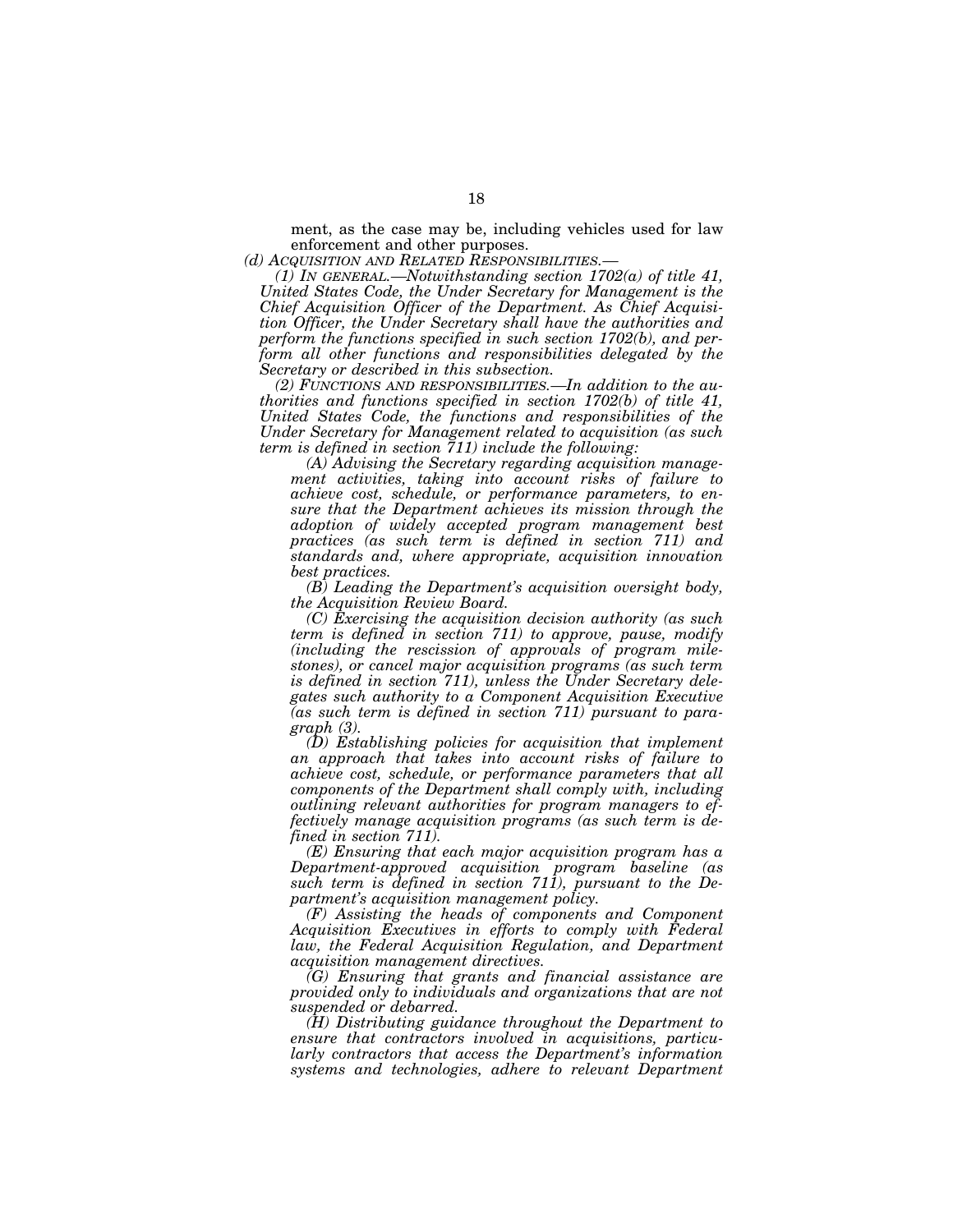*policies related to physical and information security as identified by the Under Secretary for Management.* 

*(I) Overseeing the Component Acquisition Executive organizational structure to ensure Component Acquisition Executives have sufficient capabilities and comply with Department acquisition policies.* 

*(3) DELEGATION OF CERTAIN ACQUISITION DECISION AUTHOR-ITY.—* 

*(A) LEVEL 3 ACQUISITIONS.—The Under Secretary for Management may delegate acquisition decision authority to the relevant Component Acquisition Executive for an acquisition program that has a life cycle cost estimate of less than \$300,000,000.* 

*(B) LEVEL 2 ACQUISITIONS.—The Under Secretary for Management may delegate acquisition decision authority in writing to the relevant Component Acquisition Executive for a major acquisition program that has a life cycle cost estimate of at least \$300,000 but not more than \$1,000,000,000 if all of the following requirements are met:* 

*(i) The component concerned possesses working policies, processes, and procedures that are consistent with Department-level acquisition policy.* 

*(ii) The Component Acquisition Executive concerned has adequate, experienced, and dedicated professional employees with program management training, as applicable, commensurate with the size of the acquisition programs and related activities delegated to such Component Acquisition Executive by the Under Secretary for Management.* 

*(iii) Each major acquisition program concerned has written documentation showing that it has a Department-approved acquisition program baseline and it is meeting agreed-upon cost, schedule, and performance thresholds.* 

*(C) LEVEL 1 ACQUISITIONS.—The Under Secretary for Management may delegate acquisition decision authority in writing to the relevant Component Acquisition Executive for a Level 1 major acquisition program that has a life cycle cost estimate of more than \$1,000,000,000 if all of the following requirements are met:* 

*(i) The Undersecretary for Management conducts a risk assessment of the planned acquisition and determines that it is appropriate to delegate authority for such major acquisition program.* 

*(ii) The component concerned possesses working policies, processes, and procedures that are consistent with Department-level acquisition policy.* 

*(iii) The Component Acquisition Executive concerned has adequate, experienced, and dedicated professional employees with program management training, as applicable, commensurate with the size of the acquisition programs and related activities delegated to such Component Acquisition Executive by the Under Secretary for Management.*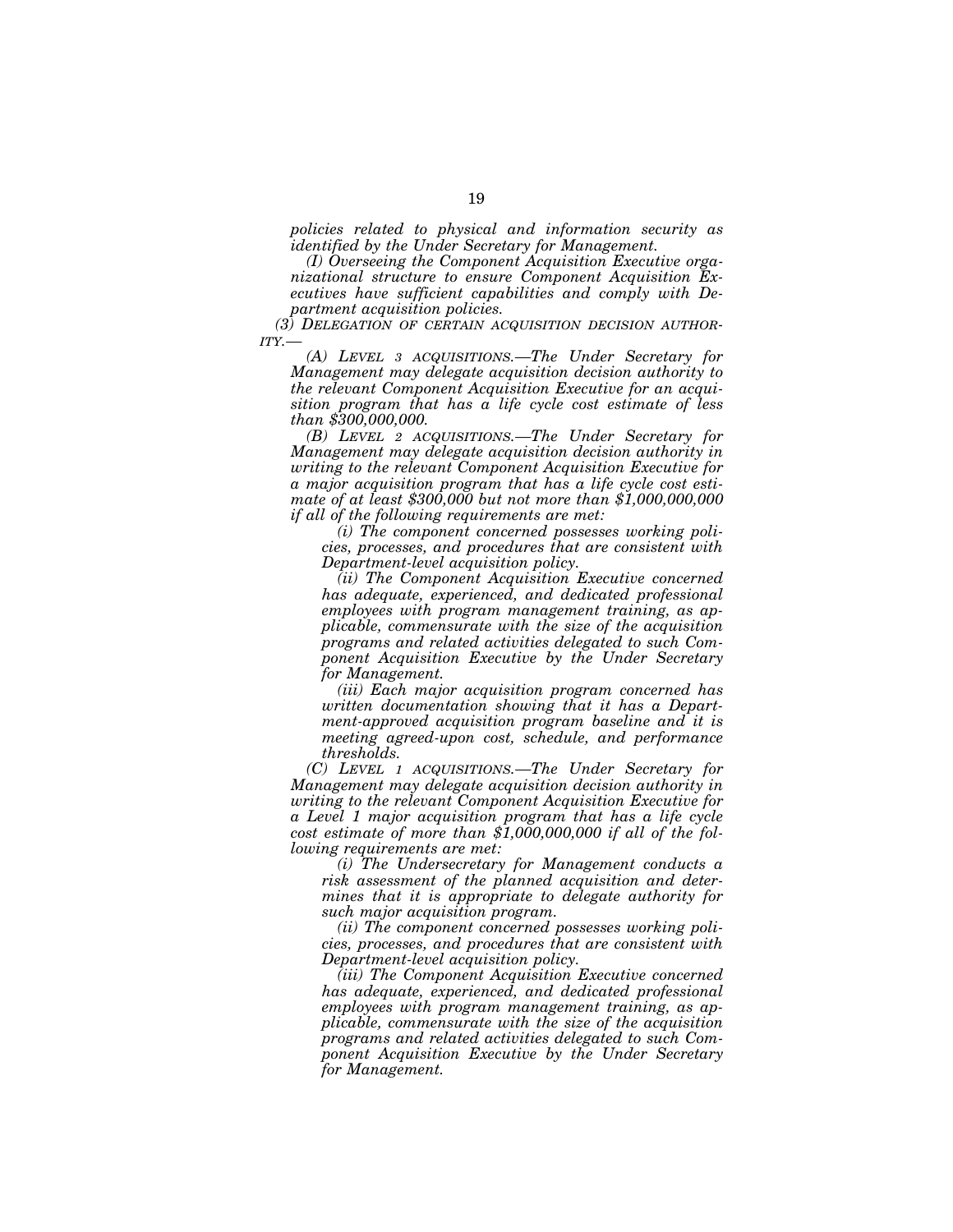*(iv) Each Level 1 major acquisition program concerned has written documentation showing that it has a Department-approved acquisition program baseline and it is meeting agreed-upon cost, schedule, and performance thresholds.* 

*(v) The Under Secretary for Management provides written notification to the appropriate congressional committees of the decision to delegate the authority to the relevant Component Acquisition Executive.* 

*(4) RELATIONSHIP TO UNDER SECRETARY FOR SCIENCE AND TECHNOLOGY.—* 

*(A) IN GENERAL.—Nothing in this subsection shall diminish the authority granted to the Under Secretary for Science and Technology under this Act. The Under Secretary for Management and the Under Secretary for Science and Technology shall cooperate in matters related to the coordination of acquisitions across the Department so that investments of the Directorate of Science and Technology are able to support current and future requirements of the components of the Department.* 

*(B) OPERATIONAL TESTING AND EVALUATION.—The Under Secretary for Science and Technology shall—* 

*(i) ensure, in coordination with relevant component heads, that major acquisition programs—* 

*(I) complete operational testing and evaluation of technologies and systems to be acquired or developed by major acquisition programs to assess operational effectiveness, suitability, and cybersecurity;* 

*(II) use independent verification and validation of operational test and evaluation implementation and results, as appropriate; and* 

*(III) document whether such programs meet all performance requirements included in their acquisition program baselines;* 

*(ii) ensure that such operational testing and evaluation includes all system components and incorporates operators into the testing to ensure that systems perform as intended in the appropriate operational setting; and* 

*(iii) determine if testing conducted by other Federal departments and agencies and private entities is relevant and sufficient in determining whether systems perform as intended in the operational setting.* 

ø(d)¿ *(e)* APPOINTMENT AND EVALUATION.—The Under Secretary for Management shall—

(1) be appointed by the President, by and with the advice and consent of the Senate, from among persons who have—

(A) extensive executive level leadership and management experience in the public or private sector;

(B) strong leadership skills;

(C) a demonstrated ability to manage large and complex organizations; and

(D) a proven record in achieving positive operational results;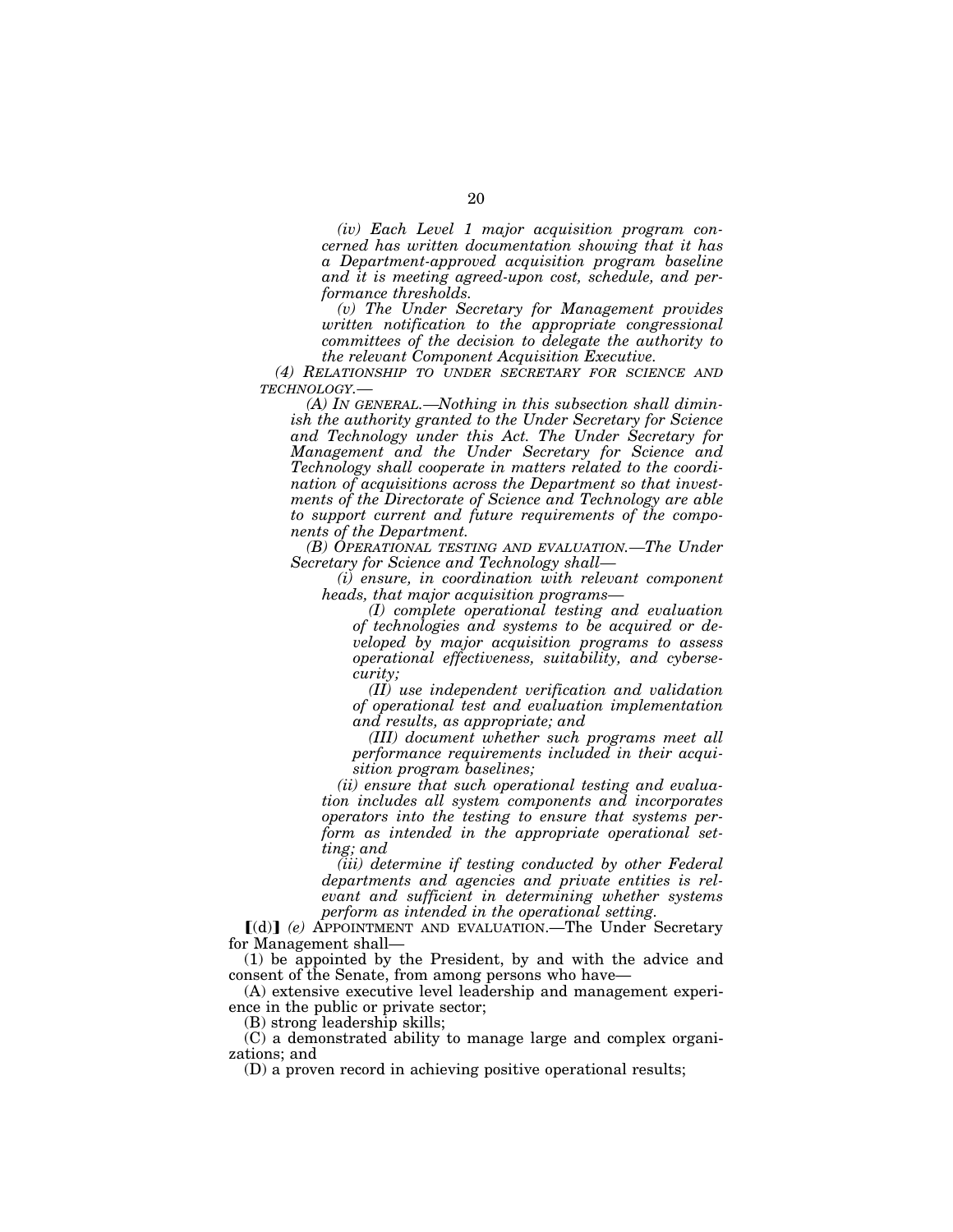(2) enter into an annual performance agreement with the Secretary that shall set forth measurable individual and organizational goals; and

(3) be subject to an annual performance evaluation by the Secretary, who shall determine as part of each such evaluation whether the Under Secretary for Management has made satisfactory progress toward achieving the goals set out in the performance agreement required under paragraph (2).

**[(e)]** (f) SYSTEM FOR AWARD MANAGEMENT CONSULTATION.—The Under Secretary for Management shall require that all Department contracting and grant officials consult the System for Award Management (or successor system) as maintained by the General Services Administration prior to awarding a contract or grant or entering into other transactions to ascertain whether the selected contractor is excluded from receiving Federal contracts, certain subcontracts, and certain types of Federal financial and non-financial assistance and benefits.

 $[(e)]$   $(g)$  INTEROPERABLE COMMUNICATIONS DEFINED. In this section, the term ''interoperable communications'' has the meaning given that term in section 7303(g) of the Intelligence Reform and Terrorism Prevention Act of 2004 (6 U.S.C.  $194(g)$ ).

#### **SEC. 702. CHIEF FINANCIAL OFFICER.**

(a) In General.—The Chief Financial Officer shall perform functions as specified in chapter 9 of title 31, United States Code, and, with respect to all such functions and other responsibilities that may be assigned to the Chief Financial Officer from time to time, shall also report to the Under Secretary for Management.

(b) PROGRAM ANALYSIS AND EVALUATION FUNCTION.—

(1) ESTABLISHMENT OF OFFICE OF PROGRAM ANALYSIS AND EVALUATION.—Not later than 90 days after the date of enactment of this subsection, the Secretary shall establish an Office of Program Analysis and Evaluation within the Department (in this section referred to as the ''Office'').

(2) RESPONSIBILITIES.—The Office shall perform the following functions:

(A) Analyze and evaluate plans, programs, and budgets of the Department in relation to United States homeland security objectives, projected threats, vulnerability assessments, estimated costs, resource constraints, and the most recent homeland security strategy developed pursuant to section 874(b)(2).

(B) Develop and perform analyses and evaluations of alternative plans, programs, personnel levels, and budget submissions for the Department in relation to United States homeland security objectives, projected threats, vulnerability assessments, estimated costs, resource constraints, and the most recent homeland security strategy developed pursuant to section 874(b)(2).

(C) Establish policies for, and oversee the integration of, the planning, programming, and budgeting system of the Department.

(D) Review and ensure that the Department meets performance-based budget requirements established by the Office of Management and Budget.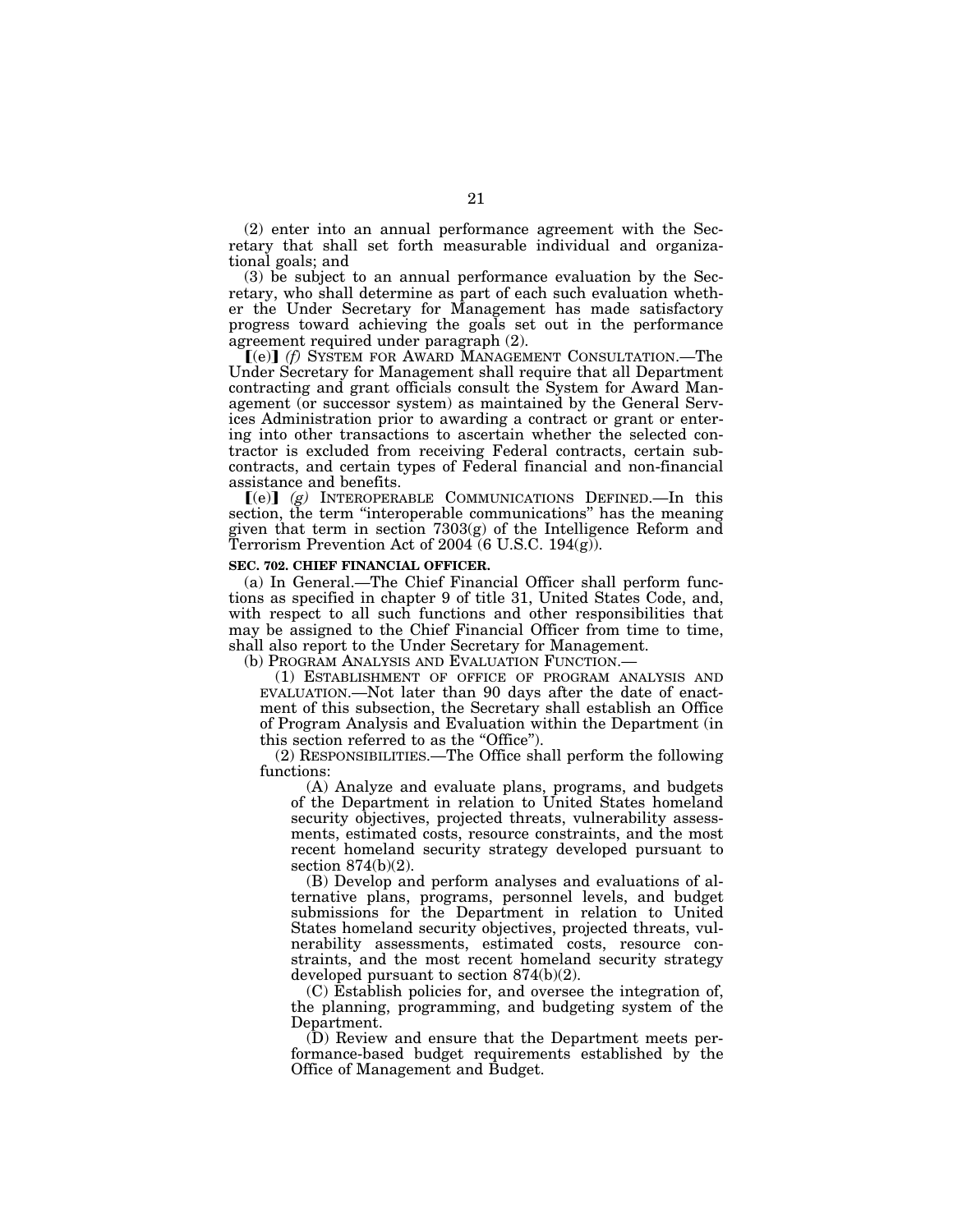(E) Provide guidance for, and oversee the development of, the Future Years Homeland Security Program of the Department, as specified under section 874.

(F) Ensure that the costs of Department programs, including classified programs, are presented accurately and completely.

(G) Oversee the preparation of the annual performance plan for the Department and the program and performance section of the annual report on program performance for the Department, consistent with sections 1115 and 1116, respectively, of title 31, United States Code.

(H) Provide leadership in developing and promoting improved analytical tools and methods for analyzing homeland security planning and the allocation of resources.

*(I) Oversee the costs of acquisition programs (as such term is defined in section 711) and related activities to ensure that actual and planned costs are in accordance with budget estimates and are affordable, or can be adequately funded, over the life cycle of such programs and activities.* 

 $\left[\text{(I)}\right]$  (*J*) Any other responsibilities delegated by the Secretary consistent with an effective program analysis and evaluation function.

(3) DIRECTOR OF PROGRAM ANALYSIS AND EVALUATION.— There shall be a Director of Program Analysis and Evaluation, who—

(A) shall be a principal staff assistant to the Chief Financial Officer of the Department for program analysis and evaluation; and

(B) shall report to an official no lower than the Chief Financial Officer.<br>(4) REORGANIZATION.

(A) IN GENERAL.—The Secretary may allocate or reallocate the functions of the Office, or discontinue the Office, in accordance with section 872(a).

(B) EXEMPTION FROM LIMITATIONS.—Section 872(b) shall not apply to any action by the Secretary under this paragraph.

(c) NOTIFICATION REGARDING TRANSFER OR REPROGRAMMING OF FUNDS.—In any case in which appropriations available to the Department or any officer of the Department are transferred or reprogrammed and notice of such transfer or reprogramming is submitted to the Congress (including any officer, office, or Committee of the Congress), the Chief Financial Officer of the Department shall simultaneously submit such notice to the Select Committee on Homeland Security (or any successor to the jurisdiction of that committee) and the Committee on Government Reform of the House of Representatives, and to the Committee on Governmental Affairs of the Senate.

## **SEC. 703. CHIEF INFORMATION OFFICER.**

(a) IN GENERAL.—The Chief Information Officer shall report to the Secretary, or to another official of the Department, as the Secretary may direct.

*(b) ACQUISITION RESPONSIBILITIES.—In addition to the responsibilities specified in section 11315 of title 40, United States Code, the acquisition responsibilities of the Chief Information Officer, in*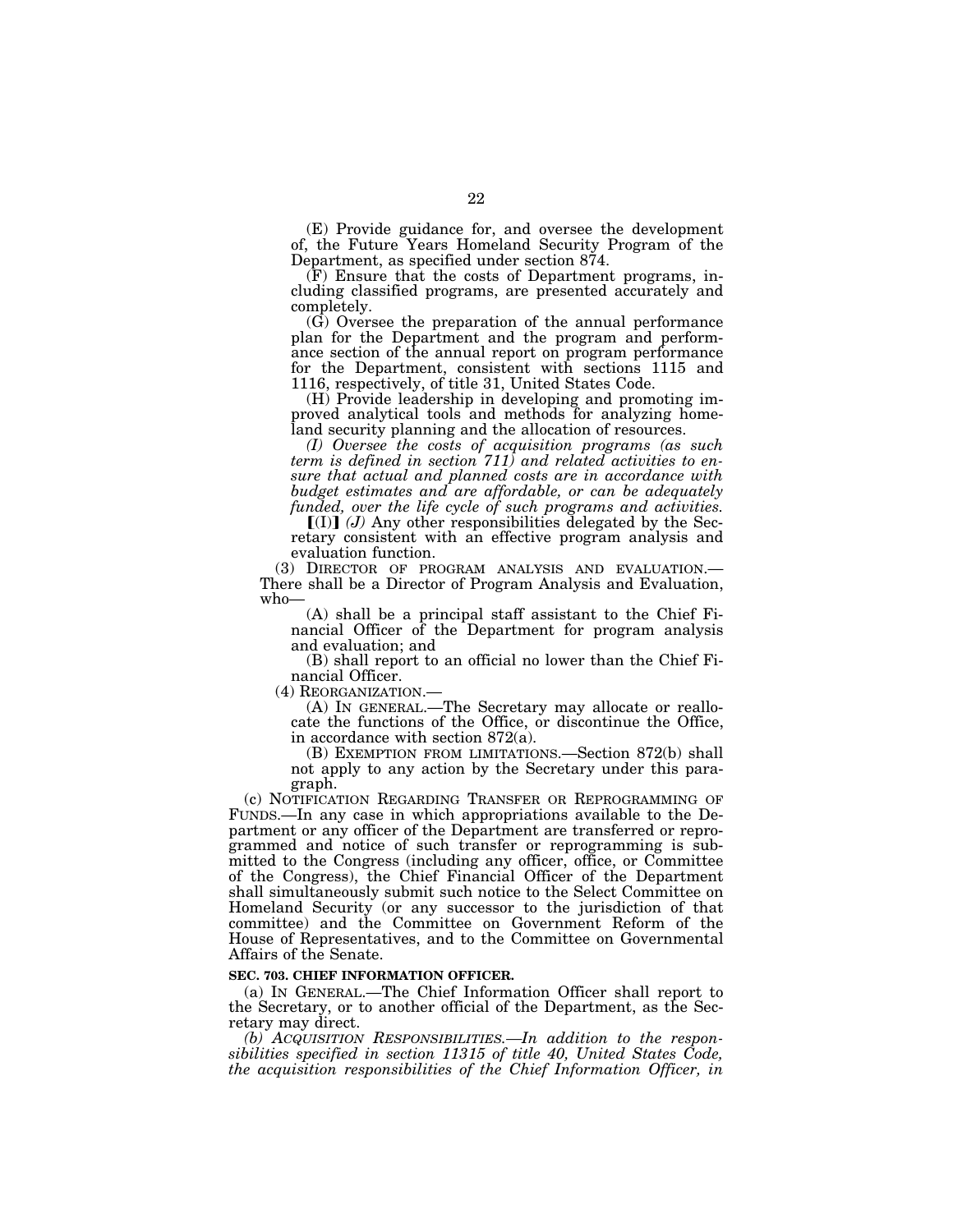*consultation with the Under Secretary for Management, shall include the following:* 

*(1) Overseeing the management of the Homeland Security Enterprise Architecture and ensuring that, before each acquisition decision event (as such term is defined in section 711), approved information technology acquisitions comply with any departmental information technology management requirements, security protocols, and the Homeland Security Enterprise Architecture, and in any case in which information technology acquisitions do not comply with the Department's management directives, making recommendations to the Department's Acquisition Review Board regarding such noncompliance.* 

*(2) Providing recommendations to the Acquisition Review Board regarding information technology programs, and developing information technology acquisition strategic guidance.* 

[(b)] *(c)* GEOSPATIAL INFORMATION FUNCTIONS.—

(1) DEFINITIONS.—As used in this subsection:

(A) GEOSPATIAL INFORMATION.—The term ''geospatial information'' means graphical or digital data depicting natural or manmade physical features, phenomena, or boundaries of the earth and any information related thereto, including surveys, maps, charts, remote sensing data, and images.

(B) GEOSPATIAL TECHNOLOGY.—The term ''geospatial technology'' means any technology utilized by analysts, specialists, surveyors, photogrammetrists, hydrographers, geodesists, cartographers, architects, or engineers for the collection, storage, retrieval, or dissemination of geospatial information, including—

(i) global satellite surveillance systems;

(ii) global position systems;

(iii) geographic information systems;

(iv) mapping equipment;

(v) geocoding technology; and

(vi) remote sensing devices.

(2) OFFICE OF GEOSPATIAL MANAGEMENT.—

(A) ESTABLISHMENT.—The Office of Geospatial Management is established within the Office of the Chief Information Officer.

(B) GEOSPATIAL INFORMATION OFFICER.—

(i) APPOINTMENT.—The Office of Geospatial Management shall be administered by the Geospatial Information Officer, who shall be appointed by the Secretary and serve under the direction of the Chief Information Officer.

(ii) FUNCTIONS.—The Geospatial Information Officer shall assist the Chief Information Officer in carrying out all functions under this section and in coordinating the geospatial information needs of the Department.

(C) COORDINATION OF GEOSPATIAL INFORMATION.—The Chief Information Officer shall establish and carry out a program to provide for the efficient use of geospatial information, which shall include—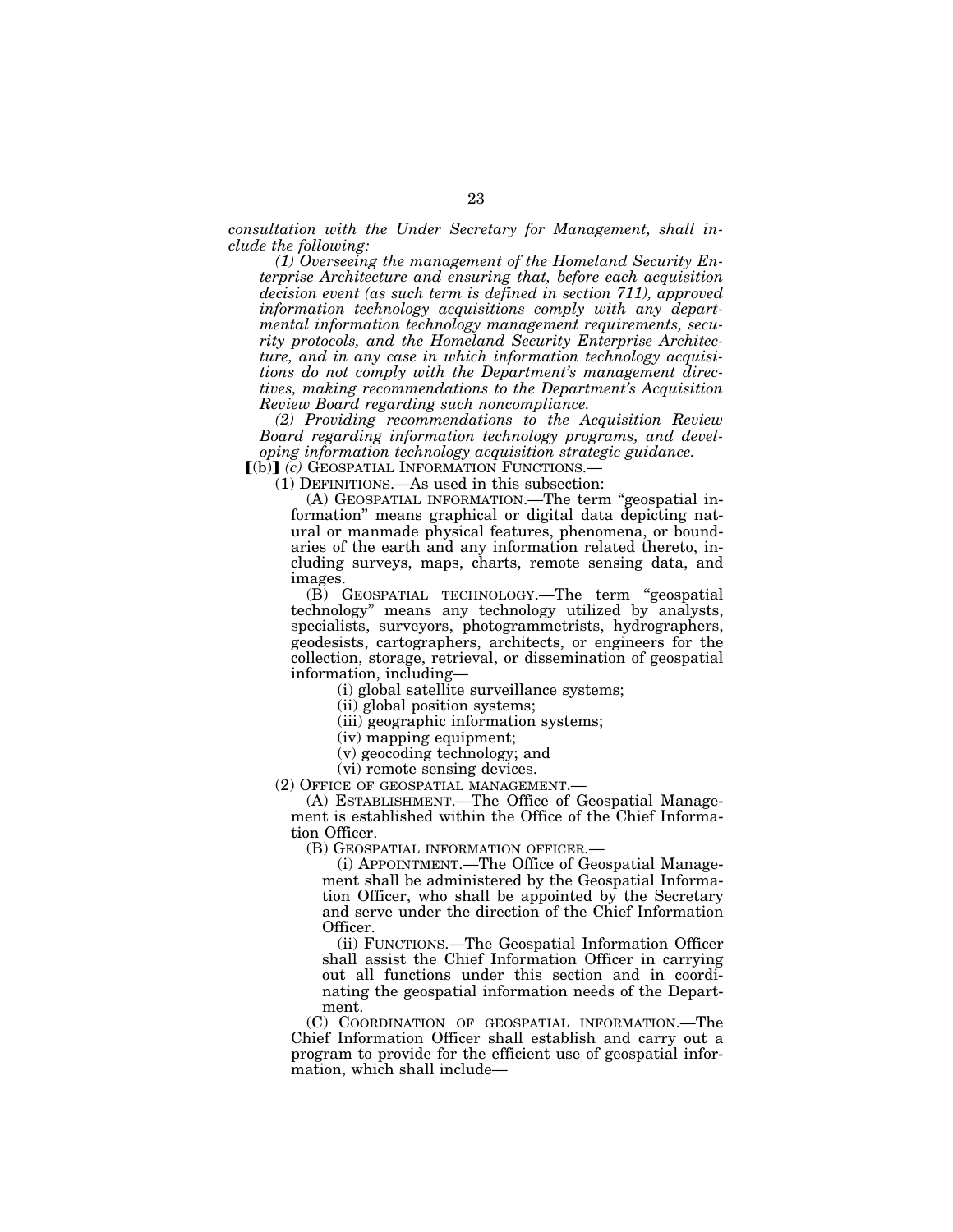(i) providing such geospatial information as may be necessary to implement the critical infrastructure protection programs;

(ii) providing leadership and coordination in meeting the geospatial information requirements of those responsible for planning, prevention, mitigation, assessment and response to emergencies, critical infrastructure protection, and other functions of the Department; and

(iii) coordinating with users of geospatial information within the Department to assure interoperability and prevent unnecessary duplication.

(D) RESPONSIBILITIES.—In carrying out this subsection, the responsibilities of the Chief Information Officer shall include—

(i) coordinating the geospatial information needs and activities of the Department;

(ii) implementing standards, as adopted by the Director of the Office of Management and Budget under the processes established under section 216 of the E-Government Act of 2002 (44 U.S.C. 3501 note), to facilitate the interoperability of geospatial information pertaining to homeland security among all users of such information within—

(I) the Department;

(II) State and local government; and

(III) the private sector;

(iii) coordinating with the Federal Geographic Data Committee and carrying out the responsibilities of the Department pursuant to Office of Management and Budget Circular A–16 and Executive Order 12906; and

(iv) making recommendations to the Secretary and the Executive Director of the Office for State and Local Government Coordination and Preparedness on awarding grants to—

(I) fund the creation of geospatial data; and

(II) execute information sharing agreements regarding geospatial data with State, local, and tribal governments.

(3) AUTHORIZATION OF APPROPRIATIONS.—There are authorized to be appropriated such sums as may be necessary to carry out this subsection for each fiscal year.

# \* \* \* \* \* \* \*

## **SEC. 709. OFFICE OF STRATEGY, POLICY, AND PLANS.**

(a) IN GENERAL.—There is established in the Department an Office of Strategy, Policy, and Plans.

(b) HEAD OF OFFICE.—The Office of Strategy, Policy, and Plans shall be headed by an Under Secretary for Strategy, Policy, and Plans, who shall serve as the principal policy advisor to the Secretary. The Under Secretary for Strategy, Policy, and Plans shall be appointed by the President, by and with the advice and consent of the Senate.

(c) FUNCTIONS.—The Under Secretary for Strategy, Policy, and Plans shall—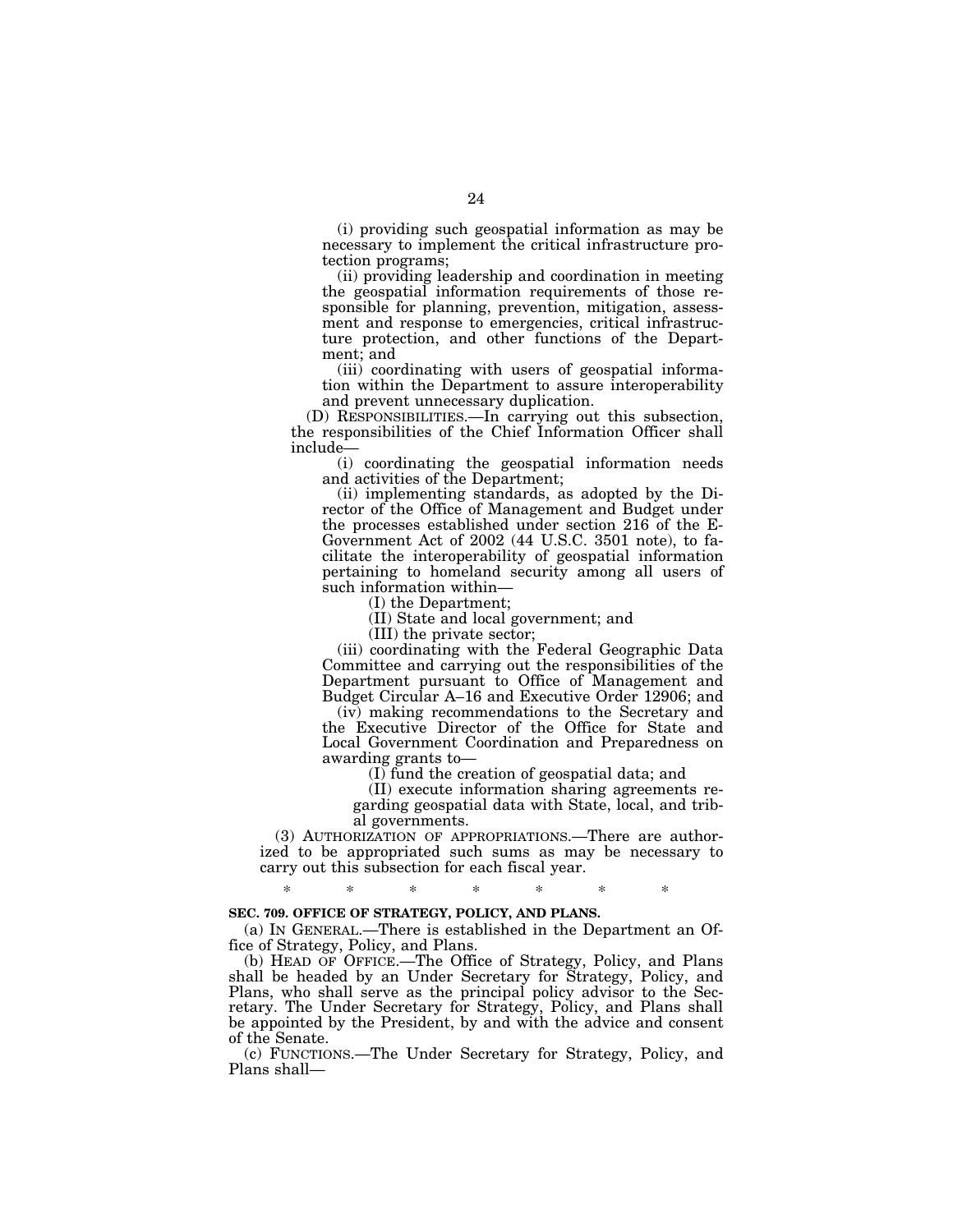(1) lead, conduct, and coordinate Department-wide policy development and implementation and strategic planning;

(2) develop and coordinate policies to promote and ensure quality, consistency, and integration for the programs, components, offices, and activities across the Department;

(3) develop and coordinate strategic plans and long-term goals of the Department with risk-based analysis and planning to improve operational mission effectiveness, including consultation with the Secretary regarding the quadrennial homeland security review under section 707;

*(4) ensure acquisition programs (as such term is defined in section 711) support the DHS Quadrennial Homeland Security Review Report, the DHS Strategic Plan, the DHS Strategic Priorities, and other appropriate successor documents;* 

 $\llbracket (4) \rrbracket$  (5) manage Department leadership councils and provide analytics and support to such councils;

 $(5)$   $(6)$  manage international coordination and engagement for the Department;

 $[(6)]$   $(7)$  review and incorporate, as appropriate, external stakeholder feedback into Department policy; and

 $\lceil (7) \rceil$  (8) carry out such other responsibilities as the Secretary determines appropriate.<br>(d) DEPUTY UNDER SECRETARY.

 $(1)$  In GENERAL.—The Secretary may—

(A) establish within the Office of Strategy, Policy, and Plans a position of Deputy Under Secretary to support the Under Secretary for Strategy, Policy, and Plans in carrying out the Under Secretary's responsibilities; and

(B) appoint a career employee to such position.<br>(2) LIMITATION ON ESTABLISHMENT OF DEPUTY UNDER SEC-RETARY POSITIONS.—A Deputy Under Secretary position (or any substantially similar position) within the Office of Strategy, Policy, and Plans may not be established except for the position provided for by paragraph (1), unless the Secretary receives prior authorization from Congress.

(3) DEFINITIONS.—For purposes of paragraph (1)—

(A) the term "career employee" means any employee (as such term is defined in section 2105 of title 5, United States Code), but does not include a political appointee; and

(B) the term ''political appointee'' means any employee who occupies a position which has been excepted from the competitive service by reason of its confidential, policy-determining, policy-making, or policy-advocating character.

(e) COORDINATION BY DEPARTMENT COMPONENTS.—To ensure consistency with the policy priorities of the Department, the head of each component of the Department shall coordinate with the Office of Strategy, Policy, and Plans in establishing or modifying policies or strategic planning guidance with respect to each such component.

(f) HOMELAND SECURITY STATISTICS AND JOINT ANALYSIS.—

(1) HOMELAND SECURITY STATISTICS.—The Under Secretary for Strategy, Policy, and Plans shall—

(A) establish standards of reliability and validity for statistical data collected and analyzed by the Department;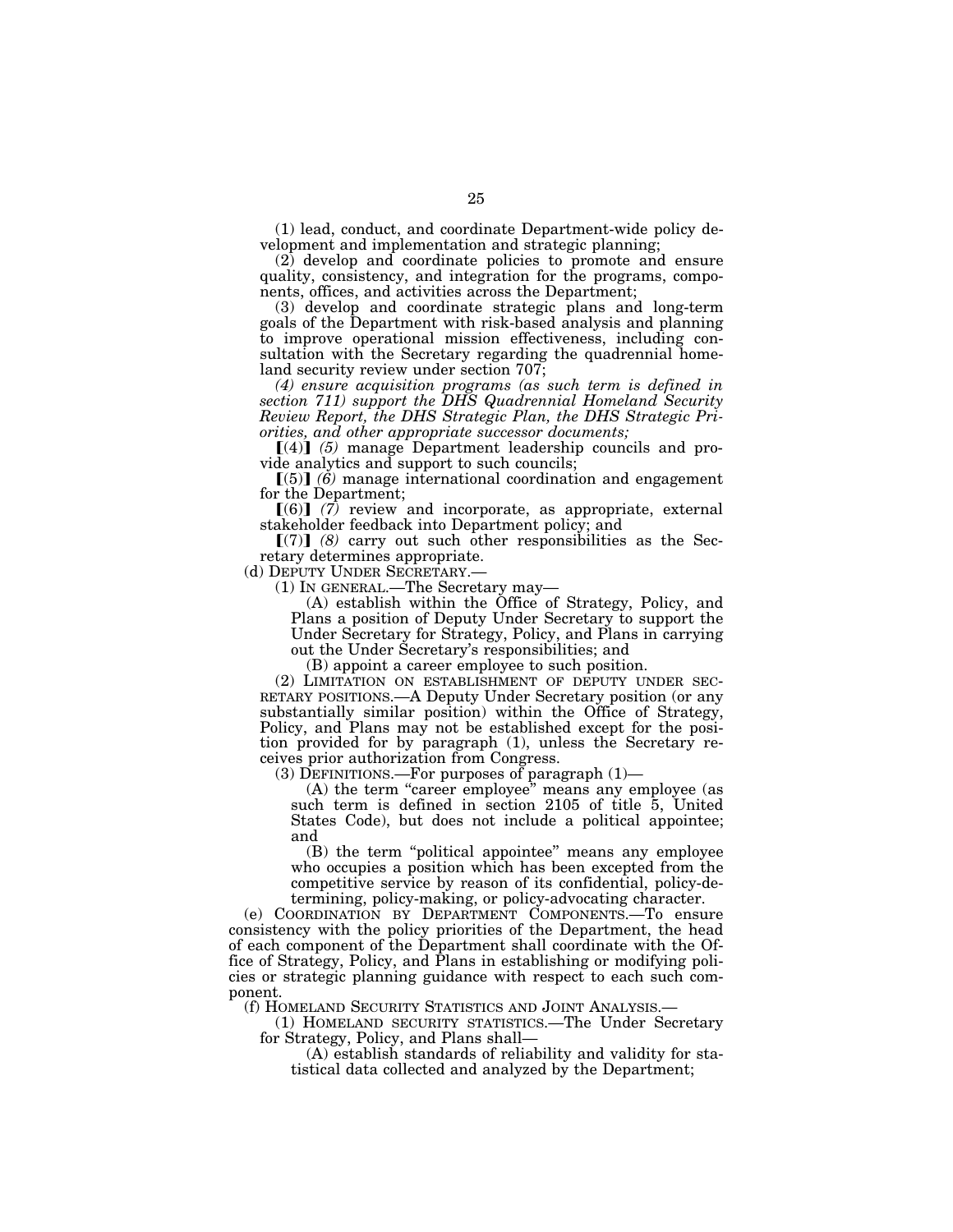(B) be provided by the heads of all components of the Department with statistical data maintained by the Department regarding the operations of the Department;

(C) conduct or oversee analysis and reporting of such data by the Department as required by law or as directed by the Secretary; and

(D) ensure the accuracy of metrics and statistical data provided to Congress.

(2) TRANSFER OF RESPONSIBILITIES.—There shall be transferred to the Under Secretary for Strategy, Policy, and Plans the maintenance of all immigration statistical information of U.S. Customs and Border Protection, U.S. Immigration and Customs Enforcement, and United States Citizenship and Immigration Services, which shall include information and statistics of the type contained in the publication entitled ''Yearbook of Immigration Statistics'' prepared by the Office of Immigration Statistics, including region-by-region statistics on the aggregate number of applications and petitions filed by an alien (or filed on behalf of an alien) and denied, and the reasons for such denials, disaggregated by category of denial and application or petition type.

(g) LIMITATION.—Nothing in this section overrides or otherwise affects the requirements specified in section 888.

## \* \* \* \* \* \* \* *SEC. 711. ACQUISITION AUTHORITIES FOR PROGRAM ACCOUNT-ABILITY AND RISK MANAGEMENT.*

*(a) ESTABLISHMENT OF OFFICE.—Within the Management Directorate, there shall be a Program Accountability and Risk Management office to—* 

*(1) provide consistent accountability, standardization, and transparency of major acquisition programs of the Department;* 

*(2) serve as the central oversight function for all Department major acquisition programs; and* 

*(3) provide review and analysis of Department acquisition programs, as appropriate.* 

*(b) RESPONSIBILITIES OF EXECUTIVE DIRECTOR.—The Program Accountability and Risk Management office shall be led by an Executive Director to oversee the requirements specified in subsection (a). The Executive Director shall report directly to the Under Secretary for Management, and shall carry out the following responsibilities:* 

*(1) Monitor regularly the performance of Department major acquisition programs between acquisition decision events to identify problems with cost, performance, or schedule that components may need to address to prevent cost overruns, performance issues, or schedule delays.* 

*(2) Assist the Under Secretary for Management in managing the Department's acquisition programs and related activities.* 

*(3) Conduct oversight of individual acquisition programs to implement Department acquisition program policy, procedures, and guidance with a priority on ensuring the data the office collects and maintains from Department components is accurate and reliable.*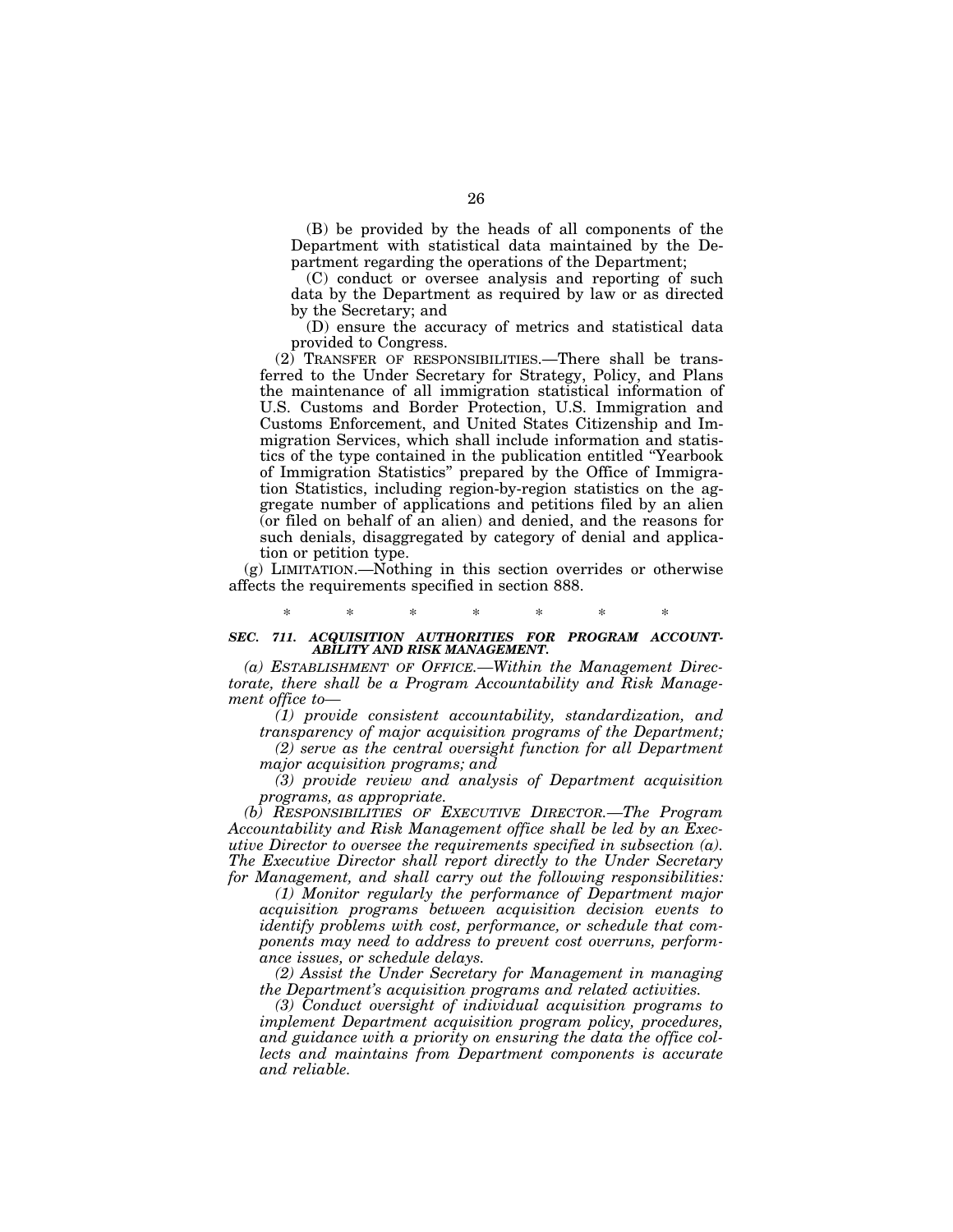*(4) Serve as the focal point and coordinator for the acquisition life cycle review process and as the executive secretariat for the Department's Acquisition Review Board.* 

*(5) Advise the persons having acquisition decision authority in making acquisition decisions consistent with all applicable laws and in establishing clear lines of authority, accountability, and responsibility for acquisition decisionmaking within the Department.* 

*(6) Assist the Chief Procurement Officer of the Department, as appropriate, in developing strategies and specific plans for hiring, training, and professional development to address any deficiency within the Department's acquisition workforce.* 

*(7) Develop standardized certification standards in consultation with the Component Acquisition Executives for all acquisition program managers.* 

*(8) Assess the results of major acquisition programs' post-implementation reviews and identify opportunities to improve performance throughout the acquisition process.* 

*(9) Provide technical support and assistance to Department acquisition programs and acquisition personnel and coordinate with the Chief Procurement Officer regarding workforce training and development activities.* 

*(10) Assist, as appropriate, with the preparation of the Future Years Homeland Security Program, and make such information available to the congressional homeland security committees.* 

*(c) RESPONSIBILITIES OF COMPONENTS.—Each head of a component shall comply with Federal law, the Federal Acquisition Regulation, and Department acquisition management directives established by the Under Secretary for Management. For each major acquisition program, each head of a component shall—* 

*(1) define baseline requirements and document changes to such requirements, as appropriate;* 

*(2) establish a complete life cycle cost estimate with supporting documentation that is consistent with cost estimating*  best practices as identified by the Comptroller General of the *United States;* 

*(3) verify each life cycle cost estimate against independent cost estimates or assessments, as appropriate, and reconcile any differences;* 

*(4) complete a cost-benefit analysis with supporting documentation;* 

*(5) develop and maintain a schedule that is consistent with scheduling best practices as identified by the Comptroller General of the United States, including, in appropriate cases, an integrated master schedule; and* 

*(6) ensure that all acquisition program information provided by the component is complete, accurate, timely, and valid.* 

*(d) DEFINITIONS.—In this section:* 

*(1) ACQUISITION.—The term ''acquisition'' has the meaning given such term in section 131 of title 41, United States Code.* 

*(2) ACQUISITION DECISION AUTHORITY.—The term ''acquisition decision authority'' means the authority, held by the Secretary acting through the Deputy Secretary or Under Secretary for Management to—*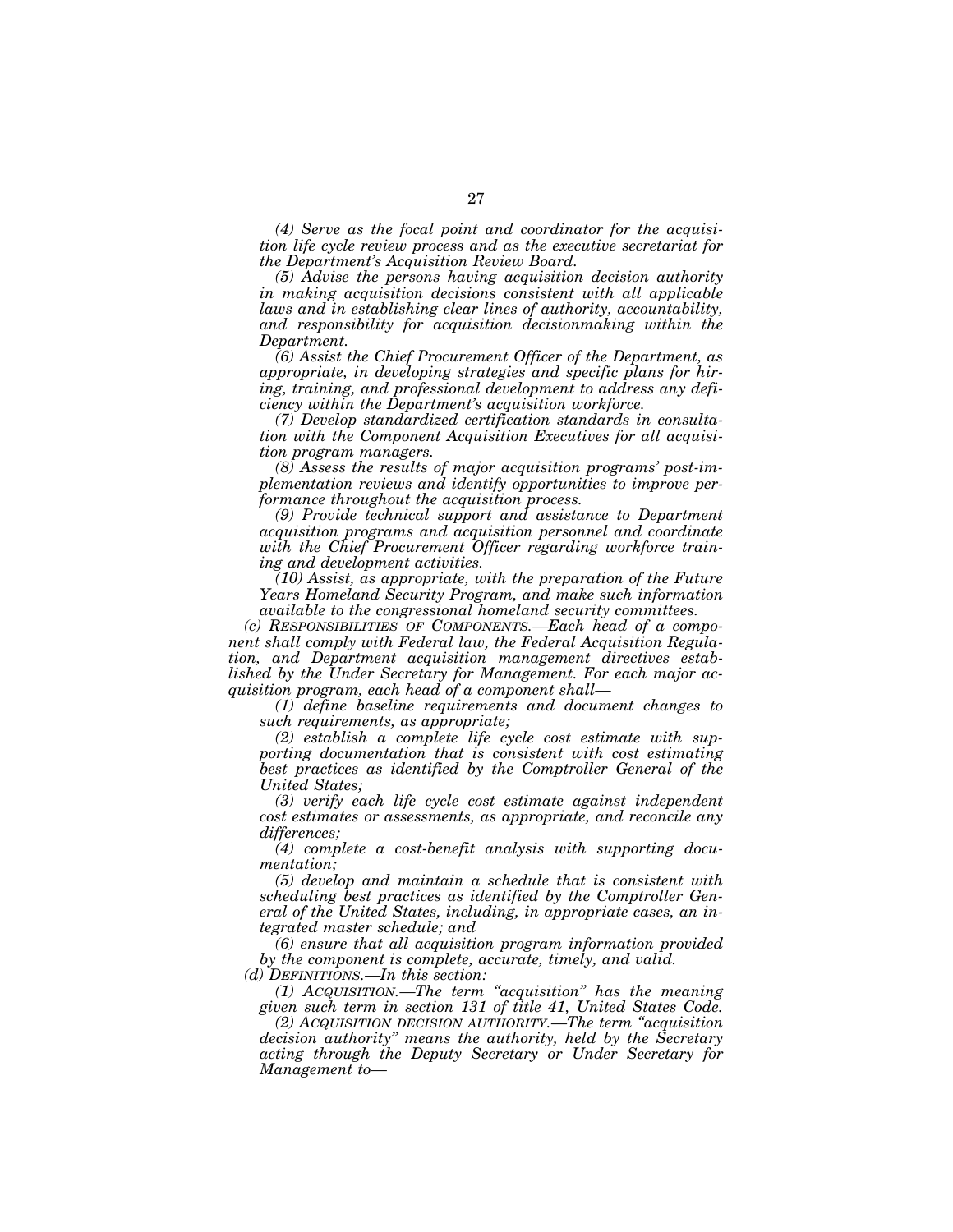*(A) ensure compliance with Federal law, the Federal Acquisition Regulation, and Department acquisition management directives;* 

*(B) review (including approving, pausing, modifying, or canceling) an acquisition program through the life cycle of such program;* 

*(C) ensure that acquisition program managers have the resources necessary to successfully execute an approved acquisition program;* 

*(D) ensure good acquisition program management of cost, schedule, risk, and system performance of the acquisition program at issue, including assessing acquisition program baseline breaches and directing any corrective action for such breaches; and* 

*(E) ensure that acquisition program managers, on an ongoing basis, monitor cost, schedule, and performance against established baselines and use tools to assess risks to an acquisition program at all phases of the life cycle of such program to avoid and mitigate acquisition program baseline breaches.* 

*(3) ACQUISITION DECISION EVENT.—The term ''acquisition decision event'', with respect to an acquisition program, means a predetermined point within each of the acquisition phases at*  which the acquisition decision authority determines whether *such acquisition program shall proceed to the next acquisition phase.* 

*(4) ACQUISITION PROGRAM.—The term ''acquisition program'' means the process by which the Department acquires, with any appropriated amounts or fee funding, by contract for purchase or lease, property or services (including construction) that support the missions and goals of the Department.* 

*(5) ACQUISITION PROGRAM BASELINE.—The term ''acquisition program baseline'', with respect to an acquisition program, means a summary of the cost, schedule, and performance parameters, expressed in standard, measurable, quantitative terms, which must be met in order to accomplish the goals of such program.* 

*(6) BEST PRACTICES.—The term ''best practices'', with respect to acquisition, means a knowledge-based approach to capability development that includes the following:* 

*(A) Identifying and validating needs.* 

*(B) Assessing alternatives to select the most appropriate solution.* 

*(C) Clearly establishing well-defined requirements.* 

*(D) Developing realistic cost assessments and schedules.* 

*(E) Securing stable funding that matches resources to requirements.* 

*(F) Demonstrating technology, design, and manufacturing maturity.* 

*(G) Using milestones and exit criteria or specific accomplishments that demonstrate progress.* 

*(H) Adopting and executing standardized processes with known success across programs.* 

*(I) Establishing an adequate workforce that is qualified and sufficient to perform necessary functions.*